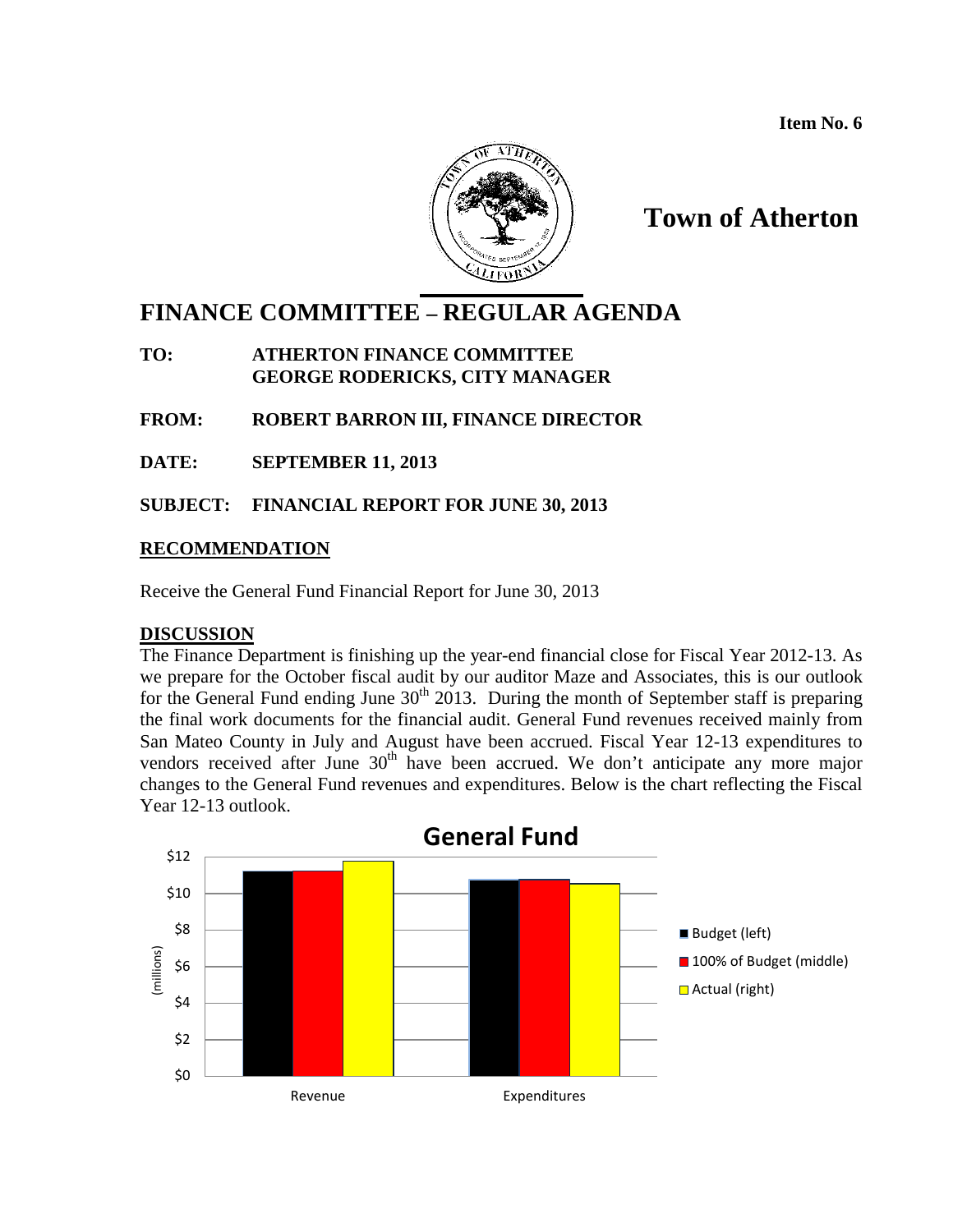#### General Fund Revenues

As of June 30, 2013, the General Fund has reported revenues of \$11,764,567. This is \$522,199 more (4.6%) than the budgeted revenue of \$11,242,368 for FY 2013. The original budget estimate of \$10,275,267 was revised at mid-year and based on the final reported revenues of \$11.7 million, this is a 14.49% increase over the original budget. The reported revenues of \$11.7 million compared to the original budgeted General Fund revenue of \$10.2 million reflect a positive increase of \$1,489,300.

Property Taxes, which comprises of 67% of our budgeted revenue, are at \$7,804,316. This is 11% higher or \$772,415 more than actual property taxes received last fiscal year. At mid-year the original budget of \$7,016,000 for property taxes was revised to \$7,574,474. Total Property Taxes came in higher than the revised budget by \$229,842. Secured property tax is 9.6% more than revenue received last fiscal year 11-12. Current secured tax received is \$5,380,057. The increase in total property taxes received for fiscal year compared to original adopted budget is \$788,316 or 11.24% more.

Total Sales Taxes revenue is budgeted at \$235,400. At mid-year the budgeted amount was increased \$31,000. We received a total of \$277,631 and this represents \$42,231 increase, or 17.94% of our budgeted total sales tax revenues. Most of this increase is due to Public Safety Sales Tax and the Local Sales Tax.

Franchise Fees to the Town come from PG&E, Cal Water, Garbage, and Cable. Garbage Franchise fees collected year to date are \$750,783 or 99.4% of budgeted fees of \$755,750. The total Franchise Fees collected year to date shows a 2.7% increase over last year.

Business license renewals are processed throughout the year. This year receipts are \$170,980 to a budget of \$160,000. This is 106.9% to budget.

Planning revenues are \$196,497 compared to a budget of \$175,355. This is a 19.4% increase over last year's revenue of \$164,574. Overall building development related fees collected are \$1,318,286 or 12.9% more than the revised budget of \$1,167,900. Building related fees are down 9.6% compared to last year building revenue of \$1,458,444.

#### General Fund Expenditures

The General Fund reported expenditures ending June 30, 2013 are \$10,544,142 which is 98.1% of the annual expenditure budget of \$10,749,806 for FY 2013. Expenditures are \$205,664 less than total budget. General Fund expenditures are down 10.1% compared to last year's expenditures of \$11,734,072. All Town departments with the exception of Interdepartmental, are below the budgeted expenditures. The interdepartmental fund has the expense of the final miscellaneous side fund pay off amount of \$649,007.

The Town's current net change in fund balance is \$2,261,572. At mid-year we projected a net change of \$1,553,708 in fund balance. The result is an additional positive increase of \$727,864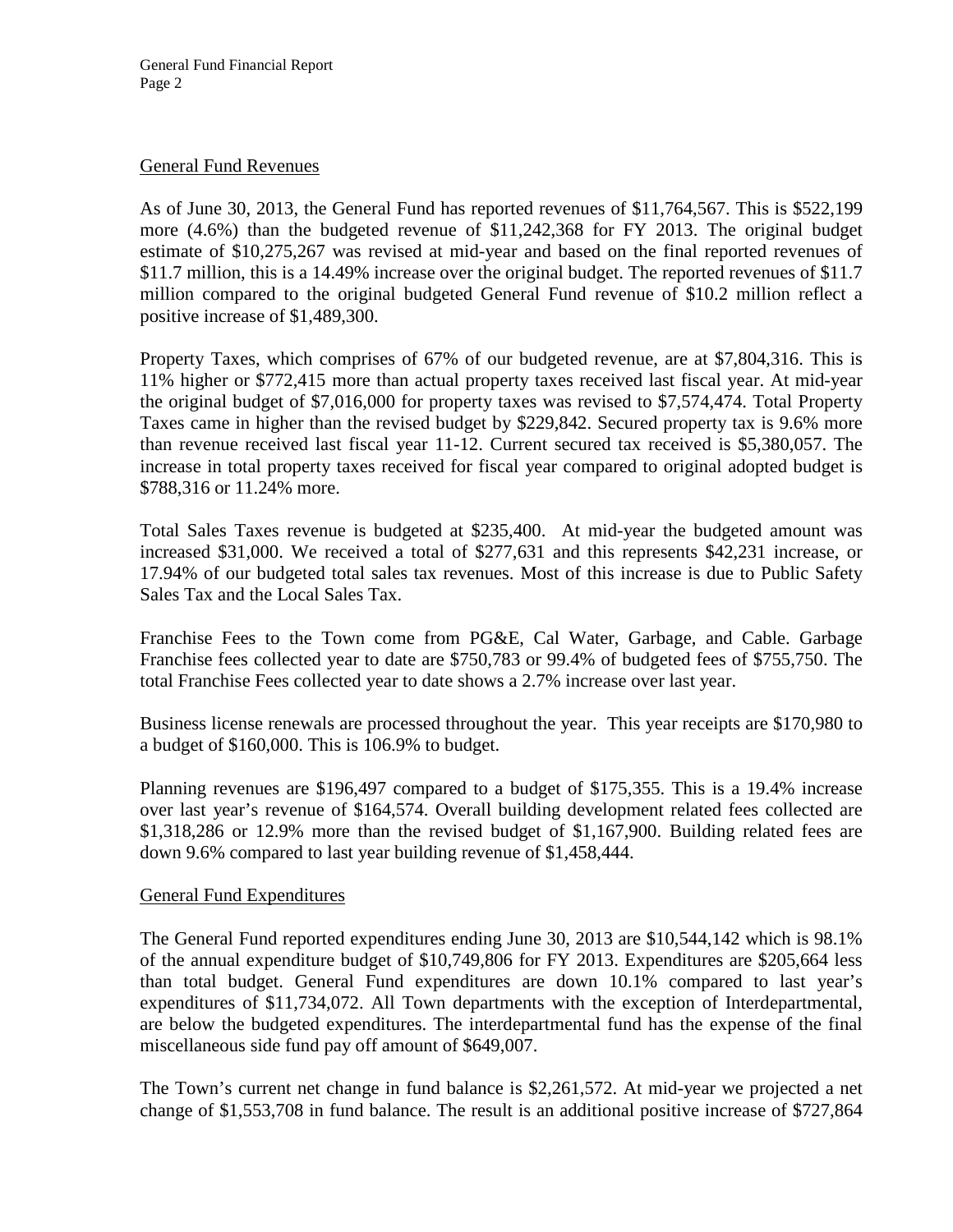in fund balance for Fiscal year 12/13. The projected FY 12/13 total ending fund balance for the General Fund is \$8,527,689.

Based on the projected FY 12/13 total ending fund balance for the General Fund, below is the anticipated Fund Balance Schedule for year ending Fiscal Year 13/14. During the FY 13/14 Budget we projected a Net Change in General Fund Balance of \$1,479,506. This brings our Projected Ending FY13-14 Fund Balance to \$10,007,195. Beyond the required policy set asides, there remains a potential unallocated General Fund balance of \$5,685,124 at year-end FY 13-14.

| <b>Category</b>                               | <b>Amount</b> |  |  |  |  |  |
|-----------------------------------------------|---------------|--|--|--|--|--|
| Projected Beginning Fund Balance 13-14        | \$8,527,689   |  |  |  |  |  |
| Projected Net Change FY 13-14 Fund Balance    | \$1,479,506   |  |  |  |  |  |
| <b>Projected Ending FY 13-14 Fund Balance</b> | \$10,007,195  |  |  |  |  |  |
|                                               |               |  |  |  |  |  |
| Fund Balance Break down:                      |               |  |  |  |  |  |
|                                               |               |  |  |  |  |  |
| <b>Building Department Contingency</b>        | \$411,802     |  |  |  |  |  |
| 15% Emergency Reserve                         | \$1,567,645   |  |  |  |  |  |
| 20% Unassigned Reserve                        | \$2,090,194   |  |  |  |  |  |
| <b>OPEB</b> Reserve                           | \$252,430     |  |  |  |  |  |
| <b>Unallocated Available Fund Balance</b>     | \$5,685,124   |  |  |  |  |  |

The Finance Ad hoc committee is exploring alternatives for use of the unallocated Fund Balance. Considerations are contributions toward capital projects, or increasing the Town Reserve policy. A separate alternative being explored is contributing towards long term liabilities.

\_\_\_\_\_\_\_\_\_\_\_\_\_\_\_\_\_\_\_\_\_\_\_\_\_\_\_\_\_\_\_\_\_ \_\_\_\_\_\_\_\_\_\_\_\_\_\_\_\_\_\_\_\_\_\_\_\_\_\_\_\_\_\_\_\_\_

## **FISCAL IMPACT**

There is no fiscal impact associated with accepting this report.

Prepared by: Approved by:

Robert Barron III, Finance Director George Rodericks, City Manager

**ATTACHMENT(S)** Financial Report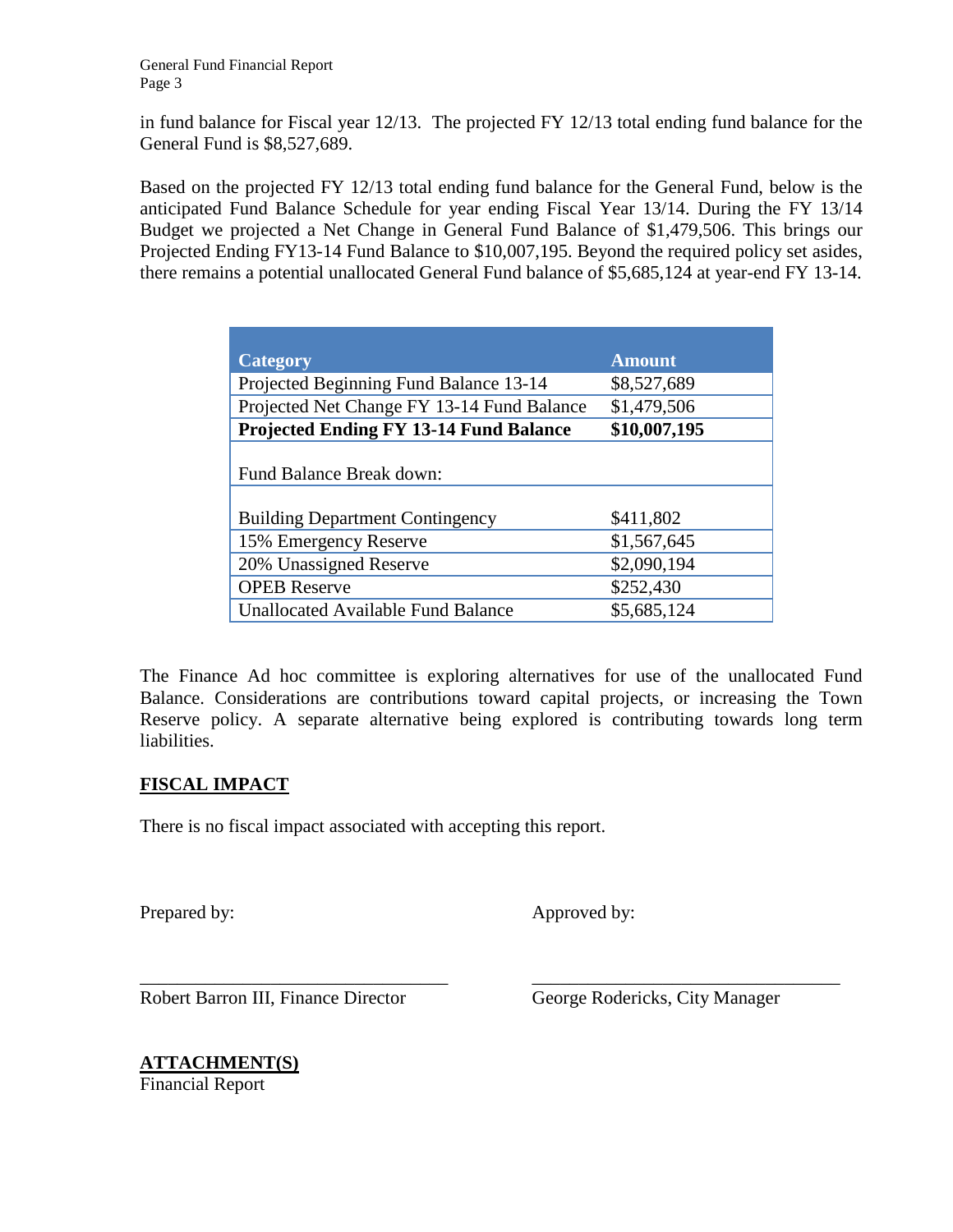| <b>General Fund</b><br>Financial Report for the Twelve Months Ended Jun 30, 2013<br>(Excl. Encumbrances)<br>Updated 09/05/2013<br>Adjusted<br>Adjusted<br><b>Budget</b><br>Revised<br>Actual<br>Incr/(decr)<br>Variance<br>12/12<br>Actual<br>Actual<br>% of<br>Year-To-Date<br>% of Annual<br>July 12 to<br>of 12/12<br>Adopted<br><b>Budget</b><br>Accrual<br>% Change<br>Dept<br><b>Description</b><br>over<br>July 11<br>of Budget<br>July 12<br>12/12 Budget<br>Variance<br><b>Budget</b><br>2013<br>FY12/13<br><b>Jun 13</b><br>of Budget<br>PY<br>to Jun 13<br>to Jun 12<br>$\mathbf{1}$<br>(g/f)<br>(e)<br>(e/b)<br>(e/a)<br>(a)<br>(b)<br>(c)<br>(d)<br>$(b-e)$<br>$(a-e)$<br>(f)<br>$g=(e-f)$<br>Revenues<br>5,038,000<br>5,194,000<br>5,194,000<br>5,380,057<br>5,380,057<br>(186, 057)<br>103.6%<br>(186, 057)<br>103.6%<br>4,908,375<br>471,682<br>9.6%<br>Secured<br>53,555<br>278,000<br>368,000<br>368,000<br>314,445<br>314,445<br>53,555<br>85.4%<br>85.4%<br>298,124<br>16,320<br>5.5%<br>Unsecured<br>36.7%<br>SB813 Redemption (Supplemental)<br>70,000<br>70,000<br>70,000<br>116,125<br>116,125<br>(46, 125)<br>165.9%<br>(46, 125)<br>165.9%<br>84,960<br>31,164<br>3.6%<br>Property Tax In Lieu of VLF<br>680,000<br>745,874<br>745,874<br>708,790<br>708,790<br>37,084<br>95.0%<br>37,084<br>95.0%<br>684,117<br>24,673<br><b>ERAF Subvention</b><br>695,000<br>892,000<br>892,000<br>892,094<br>892,094<br>(94)<br>100.0%<br>(94)<br>100.0%<br>718,479<br>173,615<br>24.2%<br>16.3%<br>Document TRSF Tax<br>255,000<br>304,600<br>304,600<br>392,806<br>392,806<br>(88, 206)<br>129.0%<br>(88, 206)<br>129.0%<br>337,846<br>54,959<br><b>Total Property Taxes</b><br>7,016,000<br>7,574,474<br>7,574,474<br>7,804,316<br>7,804,316<br>(229, 842)<br>103.0%<br>(229, 842)<br>103.0%<br>7,031,902<br>772,415<br>11.0%<br>$\sim$<br>$-25.0%$<br>Local Sales & Use Tax<br>115,500<br>115,500<br>115,500<br>128,590<br>128,590<br>111.3%<br>111.3%<br>171,527<br>(42, 937)<br>(13,090)<br>(13,090)<br>Public Safety Sales Tax (Prop 172)<br>26,500<br>46,500<br>46,500<br>75,256<br>75,256<br>(28, 756)<br>161.8%<br>(28, 756)<br>161.8%<br>69,154<br>6,101<br>8.8%<br>73,785<br>24,665<br>50.2%<br>In Lieu Sales Tax/Triple Flip<br>62,400<br>73,400<br>73,400<br>73,785<br>(385)<br>100.5%<br>(385)<br>100.5%<br>49,120<br>(12, 171)<br>204,400<br>235,400<br>235,400<br>277,631<br>277,631<br>(42, 231)<br>117.9%<br>117.9%<br>289,802<br>$-4.2%$<br><b>Total Sales Taxes</b><br>(42, 231)<br>$\sim$<br>$-3.1%$<br>Franchise Taxes-PG&E<br>230,000<br>230,000<br>230,000<br>216,571<br>216,571<br>13,429<br>94.2%<br>13,429<br>94.2%<br>223,466<br>(6, 895)<br>3.2%<br>Franchise Tax-Cal Water<br>104,500<br>104,500<br>104,500<br>108,805<br>108,805<br>(4, 305)<br>104.1%<br>(4, 305)<br>104.1%<br>105,418<br>3,387<br>338,392<br>338,392<br>14.6%<br>330,000<br>306,700<br>306,700<br>(31, 692)<br>110.3%<br>(31, 692)<br>110.3%<br>295,246<br>43,146<br>Franchise Tax-Garbage<br>$-18.6%$<br>110,000<br>114,550<br>114,550<br>87,105<br>87,105<br>27,445<br>76.0%<br>27,445<br>76.0%<br>106,975<br>(19, 870)<br>Franchise Taxes-Cable<br><b>Total Franchise Fees</b><br>774,500<br>755,750<br>755,750<br>750,873<br>750,873<br>4,877<br>99.4%<br>4,877<br>99.4%<br>731,106<br>19,767<br>2.7%<br>$\overline{\phantom{a}}$<br>4.5%<br>35,816<br>34,275<br>34,000<br>34,000<br>34,000<br>35,816<br>(1, 816)<br>105.3%<br>(1, 816)<br>105.3%<br>1,541<br>Home Owners Exemption<br>3,872<br>135<br>3.6%<br>3,872<br>3,872<br>3,872<br>(0)<br>100.0%<br>(0)<br>100.0%<br>3,737<br>Motor Veh. Lic Fees (MVLF)<br>$\sim$<br>1,083<br>1,083<br>1,083<br>1,083<br>100.0%<br>100.0%<br>1,002<br>81<br>8.1%<br>SB 90 reimbursement<br>$\sim$<br>$\sim$<br>$\sim$<br>38,955<br>40,772<br>40,772<br>39,015<br>1,757<br>4.5%<br><b>Total Intergovernmental</b><br>34,000<br>38,955<br>(1, 817)<br>104.7%<br>(1, 817)<br>104.7%<br>$\blacksquare$<br>$-6.6%$<br>160,000<br>160,000<br>160,000<br>170,980<br>170,980<br>(10,980)<br>106.9%<br>(10,980)<br>106.9%<br>183,087<br>(12, 107)<br><b>Business Licenses</b><br>$-6.6%$<br><b>Total Business License Tax</b><br>160,000<br>160,000<br>160,000<br>170,980<br>170,980<br>(10, 980)<br>106.9%<br>(10, 980)<br>106.9%<br>183,087<br>(12, 107)<br>$\blacksquare$<br>800<br>12.5%<br>$-87.5%$<br>800<br>800<br>100<br>100<br>700<br>12.5%<br>800<br>(700)<br>Home Occupation<br>700<br>174,555<br>153,000<br>174,555<br>196,397<br>196,397<br>112.5%<br>(21, 842)<br>112.5%<br>163,774<br>32,623<br>19.9%<br>Zoning & Planning Fees<br>(21, 842)<br>19.4%<br><b>Total Planning Revenue</b><br>153,800<br>175,355<br>175,355<br>196,497<br>196,497<br>(21, 142)<br>112.1%<br>(21, 142)<br>112.1%<br>164,574<br>31,923<br>$\sim$<br>$-15.2%$<br><b>Building Permit</b><br>903,900<br>713,900<br>713,900<br>807,747<br>807,747<br>(93, 847)<br>113.1%<br>(93, 847)<br>952,311<br>(144, 564)<br>113.1%<br>Grading & Drain Permit<br>60,000<br>66,600<br>66,600<br>78,736<br>78,736<br>118.2%<br>(12, 136)<br>118.2%<br>69,426<br>9,310<br>13.4%<br>(12, 136)<br>(1, 566)<br>$-47.5%$<br>1,000<br>1,000<br>1,000<br>1,728<br>1,728<br>(728)<br>172.8%<br>(728)<br>172.8%<br>3,294<br>Photocopy Fee<br>$-3.1%$<br>Plan Check Fee Building<br>374,900<br>360,900<br>360,900<br>400,629<br>400,629<br>(39, 729)<br>111.0%<br>(39, 729)<br>111.0%<br>413,285<br>(12, 656)<br>Tree Removal Plan Check<br>15,000<br>25,500<br>25,500<br>29,447<br>29,447<br>(3,947)<br>115.5%<br>(3,947)<br>20,128<br>9,319<br>46.3%<br>115.5%<br>$-9.6%$<br><b>Total Building Revenue</b><br>1,354,800<br>1,167,900<br>1,167,900<br>1,318,286<br>1,318,286<br>(150, 386)<br>112.9%<br>(150, 386)<br>112.9%<br>1,458,444<br>(140, 157)<br>$\sim$<br>23.0%<br>Muni/Vehicle Code Fines (Parking)<br>15,000<br>15,000<br>15,000<br>13,894<br>13,894<br>92.6%<br>1,106<br>92.6%<br>11,292<br>2,602<br>1,106<br>40,000<br>40,000<br>40,000<br>55,350<br>55,350<br>(15, 350)<br>138.4%<br>(15, 350)<br>59,117<br>(3,768)<br>$-6.4%$<br>Other Fines & Forfeit (County)<br>138.4%<br>$-18.9%$<br>POST Reimbursement<br>7,500<br>10,500<br>10,500<br>16,995<br>16,995<br>(6, 495)<br>161.9%<br>(6, 495)<br>161.9%<br>20,961<br>(3,966)<br>DOJ Grant (vest)<br>$\sim$<br>$\sim$<br>$\sim$<br>$\sim$<br>$\sim$<br>$\sim$<br>$\sim$<br>$\sim$<br>$\sim$<br><b>DUI Grant</b><br>6,000<br>3,000<br>3,000<br>4,381<br>(1, 381)<br>4,918<br>(537)<br>$-10.9%$<br>4,381<br>146.0%<br>(1, 381)<br>146.0%<br>$-32.5%$<br><b>ABAG Grant</b><br>7,000<br>7,891<br>7,891<br>17,264<br>17,264<br>(9, 373)<br>218.8%<br>218.8%<br>25,563<br>(8, 298)<br>(9, 373)<br>600<br>600<br>600<br>525<br>525<br>75<br>87.5%<br>75<br>87.5%<br>600<br>(75)<br>$-12.5%$<br>Alarm Sign Fees<br>2,500<br>5,500<br>5,921<br>5,921<br>(421)<br>(421)<br>2,595<br>Vehicle Release<br>5,500<br>107.7%<br>107.7%<br>3,326<br>78.0%<br>Police Report<br>1,000<br>100<br>100<br>39<br>39<br>61<br>39.4%<br>61<br>39.4%<br>137<br>(98)<br>$-71.3%$<br>62<br>175<br>175<br>62<br>113<br>113<br>458<br>$-86.5%$<br><b>Fingerprinting Fee</b><br>325<br>35.4%<br>35.4%<br>(396)<br>300<br>300<br>300<br>550<br>(250)<br>550<br>Affidavit of Cost<br>550<br>183.3%<br>(250)<br>183.3%<br>$\sim$<br>Special Service Fee<br>3,000<br>3,000<br>3,000<br>1,349<br>1,349<br>1,651<br>45.0%<br>2,763<br>(1, 414)<br>1,651<br>45.0%<br>$-51.2%$<br>100<br>100<br>100<br>176<br>(76)<br>(76)<br>$-35.5%$<br>Solicitor's Fee<br>176<br>176.0%<br>176.0%<br>273<br>(97)<br>100<br>(100)<br>Donations/Contributions<br>$\sim$<br>$-100.0%$<br>$\sim$<br>$\sim$<br>$\sim$<br>$\sim$<br>$\sim$<br>$\sim$<br>83,325<br>86,166<br>116,507<br>116,507<br>(30, 341)<br>135.2%<br>(30, 341)<br>129,508<br><b>Total Police Revenue</b><br>86,166<br>135.2%<br>(13,002)<br>$-10.0\%$<br>$\blacksquare$<br>C/CAG AB 1546<br>12,535<br>12,535<br>12,535<br>6,702<br>6,702<br>5,833<br>53.5%<br>5,833<br>53.5%<br>11,942<br>(5, 240)<br>$-43.9%$<br><b>ABAG Grant</b><br>5,000<br>17,400<br>17,400<br>12,400<br>12,400<br>5,000<br>71.3%<br>5,000<br>71.3%<br>13,740<br>(1, 340)<br>$-9.8%$<br>Grants<br>$\sim$<br>$\sim$<br>$\sim$<br>$\sim$<br>$\sim$<br>$\sim$<br>$\sim$<br>$\sim$<br>$\sim$<br>Highway Maint Reimbursement<br>35,700<br>35,700<br>35,700<br>35,700<br>35,700<br>35,700<br>100.0%<br>$\sim$<br>100.0%<br>$\sim$<br>0.0%<br>$\sim$<br>$\sim$<br>168,000<br>168,000<br>197,120<br>(29, 120)<br>117.3%<br>(29, 120)<br>117.3%<br>$-14.8%$<br><b>Encroachment Permit</b><br>168,000<br>197,120<br>231,369<br>(34, 249) | Town of Atherton |  |  |  |  |  |  |  |  |  |  |  |  |  |
|--------------------------------------------------------------------------------------------------------------------------------------------------------------------------------------------------------------------------------------------------------------------------------------------------------------------------------------------------------------------------------------------------------------------------------------------------------------------------------------------------------------------------------------------------------------------------------------------------------------------------------------------------------------------------------------------------------------------------------------------------------------------------------------------------------------------------------------------------------------------------------------------------------------------------------------------------------------------------------------------------------------------------------------------------------------------------------------------------------------------------------------------------------------------------------------------------------------------------------------------------------------------------------------------------------------------------------------------------------------------------------------------------------------------------------------------------------------------------------------------------------------------------------------------------------------------------------------------------------------------------------------------------------------------------------------------------------------------------------------------------------------------------------------------------------------------------------------------------------------------------------------------------------------------------------------------------------------------------------------------------------------------------------------------------------------------------------------------------------------------------------------------------------------------------------------------------------------------------------------------------------------------------------------------------------------------------------------------------------------------------------------------------------------------------------------------------------------------------------------------------------------------------------------------------------------------------------------------------------------------------------------------------------------------------------------------------------------------------------------------------------------------------------------------------------------------------------------------------------------------------------------------------------------------------------------------------------------------------------------------------------------------------------------------------------------------------------------------------------------------------------------------------------------------------------------------------------------------------------------------------------------------------------------------------------------------------------------------------------------------------------------------------------------------------------------------------------------------------------------------------------------------------------------------------------------------------------------------------------------------------------------------------------------------------------------------------------------------------------------------------------------------------------------------------------------------------------------------------------------------------------------------------------------------------------------------------------------------------------------------------------------------------------------------------------------------------------------------------------------------------------------------------------------------------------------------------------------------------------------------------------------------------------------------------------------------------------------------------------------------------------------------------------------------------------------------------------------------------------------------------------------------------------------------------------------------------------------------------------------------------------------------------------------------------------------------------------------------------------------------------------------------------------------------------------------------------------------------------------------------------------------------------------------------------------------------------------------------------------------------------------------------------------------------------------------------------------------------------------------------------------------------------------------------------------------------------------------------------------------------------------------------------------------------------------------------------------------------------------------------------------------------------------------------------------------------------------------------------------------------------------------------------------------------------------------------------------------------------------------------------------------------------------------------------------------------------------------------------------------------------------------------------------------------------------------------------------------------------------------------------------------------------------------------------------------------------------------------------------------------------------------------------------------------------------------------------------------------------------------------------------------------------------------------------------------------------------------------------------------------------------------------------------------------------------------------------------------------------------------------------------------------------------------------------------------------------------------------------------------------------------------------------------------------------------------------------------------------------------------------------------------------------------------------------------------------------------------------------------------------------------------------------------------------------------------------------------------------------------------------------------------------------------------------------------------------------------------------------------------------------------------------------------------------------------------------------------------------------------------------------------------------------------------------------------------------------------------------------------------------------------------------------------------------------------------------------------------------------------------------------------------------------------------------------------------------------------------------------------------------------------------------------------------------------------------------------------------------------------------------------------------------------------------------------------------------------------------------------------------------------------------------------------------------------------------------------------------------------------------------------------------------------------------------------------------------------------------------------------------------------------------------------------------------------------------------------------------------------------------------------------------------------------------------------------------------------------------------------------------------------------------------------------------------------------------------------------------------------------------------------------------------------------------------------------------------------------------------------------------------------------------------------------------------------------------------------------------------------|------------------|--|--|--|--|--|--|--|--|--|--|--|--|--|
|                                                                                                                                                                                                                                                                                                                                                                                                                                                                                                                                                                                                                                                                                                                                                                                                                                                                                                                                                                                                                                                                                                                                                                                                                                                                                                                                                                                                                                                                                                                                                                                                                                                                                                                                                                                                                                                                                                                                                                                                                                                                                                                                                                                                                                                                                                                                                                                                                                                                                                                                                                                                                                                                                                                                                                                                                                                                                                                                                                                                                                                                                                                                                                                                                                                                                                                                                                                                                                                                                                                                                                                                                                                                                                                                                                                                                                                                                                                                                                                                                                                                                                                                                                                                                                                                                                                                                                                                                                                                                                                                                                                                                                                                                                                                                                                                                                                                                                                                                                                                                                                                                                                                                                                                                                                                                                                                                                                                                                                                                                                                                                                                                                                                                                                                                                                                                                                                                                                                                                                                                                                                                                                                                                                                                                                                                                                                                                                                                                                                                                                                                                                                                                                                                                                                                                                                                                                                                                                                                                                                                                                                                                                                                                                                                                                                                                                                                                                                                                                                                                                                                                                                                                                                                                                                                                                                                                                                                                                                                                                                                                                                                                                                                                                                                                                                                                                                                                                                                                                                                                                                                                                                  |                  |  |  |  |  |  |  |  |  |  |  |  |  |  |
|                                                                                                                                                                                                                                                                                                                                                                                                                                                                                                                                                                                                                                                                                                                                                                                                                                                                                                                                                                                                                                                                                                                                                                                                                                                                                                                                                                                                                                                                                                                                                                                                                                                                                                                                                                                                                                                                                                                                                                                                                                                                                                                                                                                                                                                                                                                                                                                                                                                                                                                                                                                                                                                                                                                                                                                                                                                                                                                                                                                                                                                                                                                                                                                                                                                                                                                                                                                                                                                                                                                                                                                                                                                                                                                                                                                                                                                                                                                                                                                                                                                                                                                                                                                                                                                                                                                                                                                                                                                                                                                                                                                                                                                                                                                                                                                                                                                                                                                                                                                                                                                                                                                                                                                                                                                                                                                                                                                                                                                                                                                                                                                                                                                                                                                                                                                                                                                                                                                                                                                                                                                                                                                                                                                                                                                                                                                                                                                                                                                                                                                                                                                                                                                                                                                                                                                                                                                                                                                                                                                                                                                                                                                                                                                                                                                                                                                                                                                                                                                                                                                                                                                                                                                                                                                                                                                                                                                                                                                                                                                                                                                                                                                                                                                                                                                                                                                                                                                                                                                                                                                                                                                                  |                  |  |  |  |  |  |  |  |  |  |  |  |  |  |
|                                                                                                                                                                                                                                                                                                                                                                                                                                                                                                                                                                                                                                                                                                                                                                                                                                                                                                                                                                                                                                                                                                                                                                                                                                                                                                                                                                                                                                                                                                                                                                                                                                                                                                                                                                                                                                                                                                                                                                                                                                                                                                                                                                                                                                                                                                                                                                                                                                                                                                                                                                                                                                                                                                                                                                                                                                                                                                                                                                                                                                                                                                                                                                                                                                                                                                                                                                                                                                                                                                                                                                                                                                                                                                                                                                                                                                                                                                                                                                                                                                                                                                                                                                                                                                                                                                                                                                                                                                                                                                                                                                                                                                                                                                                                                                                                                                                                                                                                                                                                                                                                                                                                                                                                                                                                                                                                                                                                                                                                                                                                                                                                                                                                                                                                                                                                                                                                                                                                                                                                                                                                                                                                                                                                                                                                                                                                                                                                                                                                                                                                                                                                                                                                                                                                                                                                                                                                                                                                                                                                                                                                                                                                                                                                                                                                                                                                                                                                                                                                                                                                                                                                                                                                                                                                                                                                                                                                                                                                                                                                                                                                                                                                                                                                                                                                                                                                                                                                                                                                                                                                                                                                  |                  |  |  |  |  |  |  |  |  |  |  |  |  |  |
|                                                                                                                                                                                                                                                                                                                                                                                                                                                                                                                                                                                                                                                                                                                                                                                                                                                                                                                                                                                                                                                                                                                                                                                                                                                                                                                                                                                                                                                                                                                                                                                                                                                                                                                                                                                                                                                                                                                                                                                                                                                                                                                                                                                                                                                                                                                                                                                                                                                                                                                                                                                                                                                                                                                                                                                                                                                                                                                                                                                                                                                                                                                                                                                                                                                                                                                                                                                                                                                                                                                                                                                                                                                                                                                                                                                                                                                                                                                                                                                                                                                                                                                                                                                                                                                                                                                                                                                                                                                                                                                                                                                                                                                                                                                                                                                                                                                                                                                                                                                                                                                                                                                                                                                                                                                                                                                                                                                                                                                                                                                                                                                                                                                                                                                                                                                                                                                                                                                                                                                                                                                                                                                                                                                                                                                                                                                                                                                                                                                                                                                                                                                                                                                                                                                                                                                                                                                                                                                                                                                                                                                                                                                                                                                                                                                                                                                                                                                                                                                                                                                                                                                                                                                                                                                                                                                                                                                                                                                                                                                                                                                                                                                                                                                                                                                                                                                                                                                                                                                                                                                                                                                                  |                  |  |  |  |  |  |  |  |  |  |  |  |  |  |
|                                                                                                                                                                                                                                                                                                                                                                                                                                                                                                                                                                                                                                                                                                                                                                                                                                                                                                                                                                                                                                                                                                                                                                                                                                                                                                                                                                                                                                                                                                                                                                                                                                                                                                                                                                                                                                                                                                                                                                                                                                                                                                                                                                                                                                                                                                                                                                                                                                                                                                                                                                                                                                                                                                                                                                                                                                                                                                                                                                                                                                                                                                                                                                                                                                                                                                                                                                                                                                                                                                                                                                                                                                                                                                                                                                                                                                                                                                                                                                                                                                                                                                                                                                                                                                                                                                                                                                                                                                                                                                                                                                                                                                                                                                                                                                                                                                                                                                                                                                                                                                                                                                                                                                                                                                                                                                                                                                                                                                                                                                                                                                                                                                                                                                                                                                                                                                                                                                                                                                                                                                                                                                                                                                                                                                                                                                                                                                                                                                                                                                                                                                                                                                                                                                                                                                                                                                                                                                                                                                                                                                                                                                                                                                                                                                                                                                                                                                                                                                                                                                                                                                                                                                                                                                                                                                                                                                                                                                                                                                                                                                                                                                                                                                                                                                                                                                                                                                                                                                                                                                                                                                                                  |                  |  |  |  |  |  |  |  |  |  |  |  |  |  |
|                                                                                                                                                                                                                                                                                                                                                                                                                                                                                                                                                                                                                                                                                                                                                                                                                                                                                                                                                                                                                                                                                                                                                                                                                                                                                                                                                                                                                                                                                                                                                                                                                                                                                                                                                                                                                                                                                                                                                                                                                                                                                                                                                                                                                                                                                                                                                                                                                                                                                                                                                                                                                                                                                                                                                                                                                                                                                                                                                                                                                                                                                                                                                                                                                                                                                                                                                                                                                                                                                                                                                                                                                                                                                                                                                                                                                                                                                                                                                                                                                                                                                                                                                                                                                                                                                                                                                                                                                                                                                                                                                                                                                                                                                                                                                                                                                                                                                                                                                                                                                                                                                                                                                                                                                                                                                                                                                                                                                                                                                                                                                                                                                                                                                                                                                                                                                                                                                                                                                                                                                                                                                                                                                                                                                                                                                                                                                                                                                                                                                                                                                                                                                                                                                                                                                                                                                                                                                                                                                                                                                                                                                                                                                                                                                                                                                                                                                                                                                                                                                                                                                                                                                                                                                                                                                                                                                                                                                                                                                                                                                                                                                                                                                                                                                                                                                                                                                                                                                                                                                                                                                                                                  |                  |  |  |  |  |  |  |  |  |  |  |  |  |  |
|                                                                                                                                                                                                                                                                                                                                                                                                                                                                                                                                                                                                                                                                                                                                                                                                                                                                                                                                                                                                                                                                                                                                                                                                                                                                                                                                                                                                                                                                                                                                                                                                                                                                                                                                                                                                                                                                                                                                                                                                                                                                                                                                                                                                                                                                                                                                                                                                                                                                                                                                                                                                                                                                                                                                                                                                                                                                                                                                                                                                                                                                                                                                                                                                                                                                                                                                                                                                                                                                                                                                                                                                                                                                                                                                                                                                                                                                                                                                                                                                                                                                                                                                                                                                                                                                                                                                                                                                                                                                                                                                                                                                                                                                                                                                                                                                                                                                                                                                                                                                                                                                                                                                                                                                                                                                                                                                                                                                                                                                                                                                                                                                                                                                                                                                                                                                                                                                                                                                                                                                                                                                                                                                                                                                                                                                                                                                                                                                                                                                                                                                                                                                                                                                                                                                                                                                                                                                                                                                                                                                                                                                                                                                                                                                                                                                                                                                                                                                                                                                                                                                                                                                                                                                                                                                                                                                                                                                                                                                                                                                                                                                                                                                                                                                                                                                                                                                                                                                                                                                                                                                                                                                  |                  |  |  |  |  |  |  |  |  |  |  |  |  |  |
|                                                                                                                                                                                                                                                                                                                                                                                                                                                                                                                                                                                                                                                                                                                                                                                                                                                                                                                                                                                                                                                                                                                                                                                                                                                                                                                                                                                                                                                                                                                                                                                                                                                                                                                                                                                                                                                                                                                                                                                                                                                                                                                                                                                                                                                                                                                                                                                                                                                                                                                                                                                                                                                                                                                                                                                                                                                                                                                                                                                                                                                                                                                                                                                                                                                                                                                                                                                                                                                                                                                                                                                                                                                                                                                                                                                                                                                                                                                                                                                                                                                                                                                                                                                                                                                                                                                                                                                                                                                                                                                                                                                                                                                                                                                                                                                                                                                                                                                                                                                                                                                                                                                                                                                                                                                                                                                                                                                                                                                                                                                                                                                                                                                                                                                                                                                                                                                                                                                                                                                                                                                                                                                                                                                                                                                                                                                                                                                                                                                                                                                                                                                                                                                                                                                                                                                                                                                                                                                                                                                                                                                                                                                                                                                                                                                                                                                                                                                                                                                                                                                                                                                                                                                                                                                                                                                                                                                                                                                                                                                                                                                                                                                                                                                                                                                                                                                                                                                                                                                                                                                                                                                                  |                  |  |  |  |  |  |  |  |  |  |  |  |  |  |
|                                                                                                                                                                                                                                                                                                                                                                                                                                                                                                                                                                                                                                                                                                                                                                                                                                                                                                                                                                                                                                                                                                                                                                                                                                                                                                                                                                                                                                                                                                                                                                                                                                                                                                                                                                                                                                                                                                                                                                                                                                                                                                                                                                                                                                                                                                                                                                                                                                                                                                                                                                                                                                                                                                                                                                                                                                                                                                                                                                                                                                                                                                                                                                                                                                                                                                                                                                                                                                                                                                                                                                                                                                                                                                                                                                                                                                                                                                                                                                                                                                                                                                                                                                                                                                                                                                                                                                                                                                                                                                                                                                                                                                                                                                                                                                                                                                                                                                                                                                                                                                                                                                                                                                                                                                                                                                                                                                                                                                                                                                                                                                                                                                                                                                                                                                                                                                                                                                                                                                                                                                                                                                                                                                                                                                                                                                                                                                                                                                                                                                                                                                                                                                                                                                                                                                                                                                                                                                                                                                                                                                                                                                                                                                                                                                                                                                                                                                                                                                                                                                                                                                                                                                                                                                                                                                                                                                                                                                                                                                                                                                                                                                                                                                                                                                                                                                                                                                                                                                                                                                                                                                                                  |                  |  |  |  |  |  |  |  |  |  |  |  |  |  |
|                                                                                                                                                                                                                                                                                                                                                                                                                                                                                                                                                                                                                                                                                                                                                                                                                                                                                                                                                                                                                                                                                                                                                                                                                                                                                                                                                                                                                                                                                                                                                                                                                                                                                                                                                                                                                                                                                                                                                                                                                                                                                                                                                                                                                                                                                                                                                                                                                                                                                                                                                                                                                                                                                                                                                                                                                                                                                                                                                                                                                                                                                                                                                                                                                                                                                                                                                                                                                                                                                                                                                                                                                                                                                                                                                                                                                                                                                                                                                                                                                                                                                                                                                                                                                                                                                                                                                                                                                                                                                                                                                                                                                                                                                                                                                                                                                                                                                                                                                                                                                                                                                                                                                                                                                                                                                                                                                                                                                                                                                                                                                                                                                                                                                                                                                                                                                                                                                                                                                                                                                                                                                                                                                                                                                                                                                                                                                                                                                                                                                                                                                                                                                                                                                                                                                                                                                                                                                                                                                                                                                                                                                                                                                                                                                                                                                                                                                                                                                                                                                                                                                                                                                                                                                                                                                                                                                                                                                                                                                                                                                                                                                                                                                                                                                                                                                                                                                                                                                                                                                                                                                                                                  |                  |  |  |  |  |  |  |  |  |  |  |  |  |  |
|                                                                                                                                                                                                                                                                                                                                                                                                                                                                                                                                                                                                                                                                                                                                                                                                                                                                                                                                                                                                                                                                                                                                                                                                                                                                                                                                                                                                                                                                                                                                                                                                                                                                                                                                                                                                                                                                                                                                                                                                                                                                                                                                                                                                                                                                                                                                                                                                                                                                                                                                                                                                                                                                                                                                                                                                                                                                                                                                                                                                                                                                                                                                                                                                                                                                                                                                                                                                                                                                                                                                                                                                                                                                                                                                                                                                                                                                                                                                                                                                                                                                                                                                                                                                                                                                                                                                                                                                                                                                                                                                                                                                                                                                                                                                                                                                                                                                                                                                                                                                                                                                                                                                                                                                                                                                                                                                                                                                                                                                                                                                                                                                                                                                                                                                                                                                                                                                                                                                                                                                                                                                                                                                                                                                                                                                                                                                                                                                                                                                                                                                                                                                                                                                                                                                                                                                                                                                                                                                                                                                                                                                                                                                                                                                                                                                                                                                                                                                                                                                                                                                                                                                                                                                                                                                                                                                                                                                                                                                                                                                                                                                                                                                                                                                                                                                                                                                                                                                                                                                                                                                                                                                  |                  |  |  |  |  |  |  |  |  |  |  |  |  |  |
|                                                                                                                                                                                                                                                                                                                                                                                                                                                                                                                                                                                                                                                                                                                                                                                                                                                                                                                                                                                                                                                                                                                                                                                                                                                                                                                                                                                                                                                                                                                                                                                                                                                                                                                                                                                                                                                                                                                                                                                                                                                                                                                                                                                                                                                                                                                                                                                                                                                                                                                                                                                                                                                                                                                                                                                                                                                                                                                                                                                                                                                                                                                                                                                                                                                                                                                                                                                                                                                                                                                                                                                                                                                                                                                                                                                                                                                                                                                                                                                                                                                                                                                                                                                                                                                                                                                                                                                                                                                                                                                                                                                                                                                                                                                                                                                                                                                                                                                                                                                                                                                                                                                                                                                                                                                                                                                                                                                                                                                                                                                                                                                                                                                                                                                                                                                                                                                                                                                                                                                                                                                                                                                                                                                                                                                                                                                                                                                                                                                                                                                                                                                                                                                                                                                                                                                                                                                                                                                                                                                                                                                                                                                                                                                                                                                                                                                                                                                                                                                                                                                                                                                                                                                                                                                                                                                                                                                                                                                                                                                                                                                                                                                                                                                                                                                                                                                                                                                                                                                                                                                                                                                                  |                  |  |  |  |  |  |  |  |  |  |  |  |  |  |
|                                                                                                                                                                                                                                                                                                                                                                                                                                                                                                                                                                                                                                                                                                                                                                                                                                                                                                                                                                                                                                                                                                                                                                                                                                                                                                                                                                                                                                                                                                                                                                                                                                                                                                                                                                                                                                                                                                                                                                                                                                                                                                                                                                                                                                                                                                                                                                                                                                                                                                                                                                                                                                                                                                                                                                                                                                                                                                                                                                                                                                                                                                                                                                                                                                                                                                                                                                                                                                                                                                                                                                                                                                                                                                                                                                                                                                                                                                                                                                                                                                                                                                                                                                                                                                                                                                                                                                                                                                                                                                                                                                                                                                                                                                                                                                                                                                                                                                                                                                                                                                                                                                                                                                                                                                                                                                                                                                                                                                                                                                                                                                                                                                                                                                                                                                                                                                                                                                                                                                                                                                                                                                                                                                                                                                                                                                                                                                                                                                                                                                                                                                                                                                                                                                                                                                                                                                                                                                                                                                                                                                                                                                                                                                                                                                                                                                                                                                                                                                                                                                                                                                                                                                                                                                                                                                                                                                                                                                                                                                                                                                                                                                                                                                                                                                                                                                                                                                                                                                                                                                                                                                                                  |                  |  |  |  |  |  |  |  |  |  |  |  |  |  |
|                                                                                                                                                                                                                                                                                                                                                                                                                                                                                                                                                                                                                                                                                                                                                                                                                                                                                                                                                                                                                                                                                                                                                                                                                                                                                                                                                                                                                                                                                                                                                                                                                                                                                                                                                                                                                                                                                                                                                                                                                                                                                                                                                                                                                                                                                                                                                                                                                                                                                                                                                                                                                                                                                                                                                                                                                                                                                                                                                                                                                                                                                                                                                                                                                                                                                                                                                                                                                                                                                                                                                                                                                                                                                                                                                                                                                                                                                                                                                                                                                                                                                                                                                                                                                                                                                                                                                                                                                                                                                                                                                                                                                                                                                                                                                                                                                                                                                                                                                                                                                                                                                                                                                                                                                                                                                                                                                                                                                                                                                                                                                                                                                                                                                                                                                                                                                                                                                                                                                                                                                                                                                                                                                                                                                                                                                                                                                                                                                                                                                                                                                                                                                                                                                                                                                                                                                                                                                                                                                                                                                                                                                                                                                                                                                                                                                                                                                                                                                                                                                                                                                                                                                                                                                                                                                                                                                                                                                                                                                                                                                                                                                                                                                                                                                                                                                                                                                                                                                                                                                                                                                                                                  |                  |  |  |  |  |  |  |  |  |  |  |  |  |  |
|                                                                                                                                                                                                                                                                                                                                                                                                                                                                                                                                                                                                                                                                                                                                                                                                                                                                                                                                                                                                                                                                                                                                                                                                                                                                                                                                                                                                                                                                                                                                                                                                                                                                                                                                                                                                                                                                                                                                                                                                                                                                                                                                                                                                                                                                                                                                                                                                                                                                                                                                                                                                                                                                                                                                                                                                                                                                                                                                                                                                                                                                                                                                                                                                                                                                                                                                                                                                                                                                                                                                                                                                                                                                                                                                                                                                                                                                                                                                                                                                                                                                                                                                                                                                                                                                                                                                                                                                                                                                                                                                                                                                                                                                                                                                                                                                                                                                                                                                                                                                                                                                                                                                                                                                                                                                                                                                                                                                                                                                                                                                                                                                                                                                                                                                                                                                                                                                                                                                                                                                                                                                                                                                                                                                                                                                                                                                                                                                                                                                                                                                                                                                                                                                                                                                                                                                                                                                                                                                                                                                                                                                                                                                                                                                                                                                                                                                                                                                                                                                                                                                                                                                                                                                                                                                                                                                                                                                                                                                                                                                                                                                                                                                                                                                                                                                                                                                                                                                                                                                                                                                                                                                  |                  |  |  |  |  |  |  |  |  |  |  |  |  |  |
|                                                                                                                                                                                                                                                                                                                                                                                                                                                                                                                                                                                                                                                                                                                                                                                                                                                                                                                                                                                                                                                                                                                                                                                                                                                                                                                                                                                                                                                                                                                                                                                                                                                                                                                                                                                                                                                                                                                                                                                                                                                                                                                                                                                                                                                                                                                                                                                                                                                                                                                                                                                                                                                                                                                                                                                                                                                                                                                                                                                                                                                                                                                                                                                                                                                                                                                                                                                                                                                                                                                                                                                                                                                                                                                                                                                                                                                                                                                                                                                                                                                                                                                                                                                                                                                                                                                                                                                                                                                                                                                                                                                                                                                                                                                                                                                                                                                                                                                                                                                                                                                                                                                                                                                                                                                                                                                                                                                                                                                                                                                                                                                                                                                                                                                                                                                                                                                                                                                                                                                                                                                                                                                                                                                                                                                                                                                                                                                                                                                                                                                                                                                                                                                                                                                                                                                                                                                                                                                                                                                                                                                                                                                                                                                                                                                                                                                                                                                                                                                                                                                                                                                                                                                                                                                                                                                                                                                                                                                                                                                                                                                                                                                                                                                                                                                                                                                                                                                                                                                                                                                                                                                                  |                  |  |  |  |  |  |  |  |  |  |  |  |  |  |
|                                                                                                                                                                                                                                                                                                                                                                                                                                                                                                                                                                                                                                                                                                                                                                                                                                                                                                                                                                                                                                                                                                                                                                                                                                                                                                                                                                                                                                                                                                                                                                                                                                                                                                                                                                                                                                                                                                                                                                                                                                                                                                                                                                                                                                                                                                                                                                                                                                                                                                                                                                                                                                                                                                                                                                                                                                                                                                                                                                                                                                                                                                                                                                                                                                                                                                                                                                                                                                                                                                                                                                                                                                                                                                                                                                                                                                                                                                                                                                                                                                                                                                                                                                                                                                                                                                                                                                                                                                                                                                                                                                                                                                                                                                                                                                                                                                                                                                                                                                                                                                                                                                                                                                                                                                                                                                                                                                                                                                                                                                                                                                                                                                                                                                                                                                                                                                                                                                                                                                                                                                                                                                                                                                                                                                                                                                                                                                                                                                                                                                                                                                                                                                                                                                                                                                                                                                                                                                                                                                                                                                                                                                                                                                                                                                                                                                                                                                                                                                                                                                                                                                                                                                                                                                                                                                                                                                                                                                                                                                                                                                                                                                                                                                                                                                                                                                                                                                                                                                                                                                                                                                                                  |                  |  |  |  |  |  |  |  |  |  |  |  |  |  |
|                                                                                                                                                                                                                                                                                                                                                                                                                                                                                                                                                                                                                                                                                                                                                                                                                                                                                                                                                                                                                                                                                                                                                                                                                                                                                                                                                                                                                                                                                                                                                                                                                                                                                                                                                                                                                                                                                                                                                                                                                                                                                                                                                                                                                                                                                                                                                                                                                                                                                                                                                                                                                                                                                                                                                                                                                                                                                                                                                                                                                                                                                                                                                                                                                                                                                                                                                                                                                                                                                                                                                                                                                                                                                                                                                                                                                                                                                                                                                                                                                                                                                                                                                                                                                                                                                                                                                                                                                                                                                                                                                                                                                                                                                                                                                                                                                                                                                                                                                                                                                                                                                                                                                                                                                                                                                                                                                                                                                                                                                                                                                                                                                                                                                                                                                                                                                                                                                                                                                                                                                                                                                                                                                                                                                                                                                                                                                                                                                                                                                                                                                                                                                                                                                                                                                                                                                                                                                                                                                                                                                                                                                                                                                                                                                                                                                                                                                                                                                                                                                                                                                                                                                                                                                                                                                                                                                                                                                                                                                                                                                                                                                                                                                                                                                                                                                                                                                                                                                                                                                                                                                                                                  |                  |  |  |  |  |  |  |  |  |  |  |  |  |  |
|                                                                                                                                                                                                                                                                                                                                                                                                                                                                                                                                                                                                                                                                                                                                                                                                                                                                                                                                                                                                                                                                                                                                                                                                                                                                                                                                                                                                                                                                                                                                                                                                                                                                                                                                                                                                                                                                                                                                                                                                                                                                                                                                                                                                                                                                                                                                                                                                                                                                                                                                                                                                                                                                                                                                                                                                                                                                                                                                                                                                                                                                                                                                                                                                                                                                                                                                                                                                                                                                                                                                                                                                                                                                                                                                                                                                                                                                                                                                                                                                                                                                                                                                                                                                                                                                                                                                                                                                                                                                                                                                                                                                                                                                                                                                                                                                                                                                                                                                                                                                                                                                                                                                                                                                                                                                                                                                                                                                                                                                                                                                                                                                                                                                                                                                                                                                                                                                                                                                                                                                                                                                                                                                                                                                                                                                                                                                                                                                                                                                                                                                                                                                                                                                                                                                                                                                                                                                                                                                                                                                                                                                                                                                                                                                                                                                                                                                                                                                                                                                                                                                                                                                                                                                                                                                                                                                                                                                                                                                                                                                                                                                                                                                                                                                                                                                                                                                                                                                                                                                                                                                                                                                  |                  |  |  |  |  |  |  |  |  |  |  |  |  |  |
|                                                                                                                                                                                                                                                                                                                                                                                                                                                                                                                                                                                                                                                                                                                                                                                                                                                                                                                                                                                                                                                                                                                                                                                                                                                                                                                                                                                                                                                                                                                                                                                                                                                                                                                                                                                                                                                                                                                                                                                                                                                                                                                                                                                                                                                                                                                                                                                                                                                                                                                                                                                                                                                                                                                                                                                                                                                                                                                                                                                                                                                                                                                                                                                                                                                                                                                                                                                                                                                                                                                                                                                                                                                                                                                                                                                                                                                                                                                                                                                                                                                                                                                                                                                                                                                                                                                                                                                                                                                                                                                                                                                                                                                                                                                                                                                                                                                                                                                                                                                                                                                                                                                                                                                                                                                                                                                                                                                                                                                                                                                                                                                                                                                                                                                                                                                                                                                                                                                                                                                                                                                                                                                                                                                                                                                                                                                                                                                                                                                                                                                                                                                                                                                                                                                                                                                                                                                                                                                                                                                                                                                                                                                                                                                                                                                                                                                                                                                                                                                                                                                                                                                                                                                                                                                                                                                                                                                                                                                                                                                                                                                                                                                                                                                                                                                                                                                                                                                                                                                                                                                                                                                                  |                  |  |  |  |  |  |  |  |  |  |  |  |  |  |
|                                                                                                                                                                                                                                                                                                                                                                                                                                                                                                                                                                                                                                                                                                                                                                                                                                                                                                                                                                                                                                                                                                                                                                                                                                                                                                                                                                                                                                                                                                                                                                                                                                                                                                                                                                                                                                                                                                                                                                                                                                                                                                                                                                                                                                                                                                                                                                                                                                                                                                                                                                                                                                                                                                                                                                                                                                                                                                                                                                                                                                                                                                                                                                                                                                                                                                                                                                                                                                                                                                                                                                                                                                                                                                                                                                                                                                                                                                                                                                                                                                                                                                                                                                                                                                                                                                                                                                                                                                                                                                                                                                                                                                                                                                                                                                                                                                                                                                                                                                                                                                                                                                                                                                                                                                                                                                                                                                                                                                                                                                                                                                                                                                                                                                                                                                                                                                                                                                                                                                                                                                                                                                                                                                                                                                                                                                                                                                                                                                                                                                                                                                                                                                                                                                                                                                                                                                                                                                                                                                                                                                                                                                                                                                                                                                                                                                                                                                                                                                                                                                                                                                                                                                                                                                                                                                                                                                                                                                                                                                                                                                                                                                                                                                                                                                                                                                                                                                                                                                                                                                                                                                                                  |                  |  |  |  |  |  |  |  |  |  |  |  |  |  |
|                                                                                                                                                                                                                                                                                                                                                                                                                                                                                                                                                                                                                                                                                                                                                                                                                                                                                                                                                                                                                                                                                                                                                                                                                                                                                                                                                                                                                                                                                                                                                                                                                                                                                                                                                                                                                                                                                                                                                                                                                                                                                                                                                                                                                                                                                                                                                                                                                                                                                                                                                                                                                                                                                                                                                                                                                                                                                                                                                                                                                                                                                                                                                                                                                                                                                                                                                                                                                                                                                                                                                                                                                                                                                                                                                                                                                                                                                                                                                                                                                                                                                                                                                                                                                                                                                                                                                                                                                                                                                                                                                                                                                                                                                                                                                                                                                                                                                                                                                                                                                                                                                                                                                                                                                                                                                                                                                                                                                                                                                                                                                                                                                                                                                                                                                                                                                                                                                                                                                                                                                                                                                                                                                                                                                                                                                                                                                                                                                                                                                                                                                                                                                                                                                                                                                                                                                                                                                                                                                                                                                                                                                                                                                                                                                                                                                                                                                                                                                                                                                                                                                                                                                                                                                                                                                                                                                                                                                                                                                                                                                                                                                                                                                                                                                                                                                                                                                                                                                                                                                                                                                                                                  |                  |  |  |  |  |  |  |  |  |  |  |  |  |  |
|                                                                                                                                                                                                                                                                                                                                                                                                                                                                                                                                                                                                                                                                                                                                                                                                                                                                                                                                                                                                                                                                                                                                                                                                                                                                                                                                                                                                                                                                                                                                                                                                                                                                                                                                                                                                                                                                                                                                                                                                                                                                                                                                                                                                                                                                                                                                                                                                                                                                                                                                                                                                                                                                                                                                                                                                                                                                                                                                                                                                                                                                                                                                                                                                                                                                                                                                                                                                                                                                                                                                                                                                                                                                                                                                                                                                                                                                                                                                                                                                                                                                                                                                                                                                                                                                                                                                                                                                                                                                                                                                                                                                                                                                                                                                                                                                                                                                                                                                                                                                                                                                                                                                                                                                                                                                                                                                                                                                                                                                                                                                                                                                                                                                                                                                                                                                                                                                                                                                                                                                                                                                                                                                                                                                                                                                                                                                                                                                                                                                                                                                                                                                                                                                                                                                                                                                                                                                                                                                                                                                                                                                                                                                                                                                                                                                                                                                                                                                                                                                                                                                                                                                                                                                                                                                                                                                                                                                                                                                                                                                                                                                                                                                                                                                                                                                                                                                                                                                                                                                                                                                                                                                  |                  |  |  |  |  |  |  |  |  |  |  |  |  |  |
|                                                                                                                                                                                                                                                                                                                                                                                                                                                                                                                                                                                                                                                                                                                                                                                                                                                                                                                                                                                                                                                                                                                                                                                                                                                                                                                                                                                                                                                                                                                                                                                                                                                                                                                                                                                                                                                                                                                                                                                                                                                                                                                                                                                                                                                                                                                                                                                                                                                                                                                                                                                                                                                                                                                                                                                                                                                                                                                                                                                                                                                                                                                                                                                                                                                                                                                                                                                                                                                                                                                                                                                                                                                                                                                                                                                                                                                                                                                                                                                                                                                                                                                                                                                                                                                                                                                                                                                                                                                                                                                                                                                                                                                                                                                                                                                                                                                                                                                                                                                                                                                                                                                                                                                                                                                                                                                                                                                                                                                                                                                                                                                                                                                                                                                                                                                                                                                                                                                                                                                                                                                                                                                                                                                                                                                                                                                                                                                                                                                                                                                                                                                                                                                                                                                                                                                                                                                                                                                                                                                                                                                                                                                                                                                                                                                                                                                                                                                                                                                                                                                                                                                                                                                                                                                                                                                                                                                                                                                                                                                                                                                                                                                                                                                                                                                                                                                                                                                                                                                                                                                                                                                                  |                  |  |  |  |  |  |  |  |  |  |  |  |  |  |
|                                                                                                                                                                                                                                                                                                                                                                                                                                                                                                                                                                                                                                                                                                                                                                                                                                                                                                                                                                                                                                                                                                                                                                                                                                                                                                                                                                                                                                                                                                                                                                                                                                                                                                                                                                                                                                                                                                                                                                                                                                                                                                                                                                                                                                                                                                                                                                                                                                                                                                                                                                                                                                                                                                                                                                                                                                                                                                                                                                                                                                                                                                                                                                                                                                                                                                                                                                                                                                                                                                                                                                                                                                                                                                                                                                                                                                                                                                                                                                                                                                                                                                                                                                                                                                                                                                                                                                                                                                                                                                                                                                                                                                                                                                                                                                                                                                                                                                                                                                                                                                                                                                                                                                                                                                                                                                                                                                                                                                                                                                                                                                                                                                                                                                                                                                                                                                                                                                                                                                                                                                                                                                                                                                                                                                                                                                                                                                                                                                                                                                                                                                                                                                                                                                                                                                                                                                                                                                                                                                                                                                                                                                                                                                                                                                                                                                                                                                                                                                                                                                                                                                                                                                                                                                                                                                                                                                                                                                                                                                                                                                                                                                                                                                                                                                                                                                                                                                                                                                                                                                                                                                                                  |                  |  |  |  |  |  |  |  |  |  |  |  |  |  |
|                                                                                                                                                                                                                                                                                                                                                                                                                                                                                                                                                                                                                                                                                                                                                                                                                                                                                                                                                                                                                                                                                                                                                                                                                                                                                                                                                                                                                                                                                                                                                                                                                                                                                                                                                                                                                                                                                                                                                                                                                                                                                                                                                                                                                                                                                                                                                                                                                                                                                                                                                                                                                                                                                                                                                                                                                                                                                                                                                                                                                                                                                                                                                                                                                                                                                                                                                                                                                                                                                                                                                                                                                                                                                                                                                                                                                                                                                                                                                                                                                                                                                                                                                                                                                                                                                                                                                                                                                                                                                                                                                                                                                                                                                                                                                                                                                                                                                                                                                                                                                                                                                                                                                                                                                                                                                                                                                                                                                                                                                                                                                                                                                                                                                                                                                                                                                                                                                                                                                                                                                                                                                                                                                                                                                                                                                                                                                                                                                                                                                                                                                                                                                                                                                                                                                                                                                                                                                                                                                                                                                                                                                                                                                                                                                                                                                                                                                                                                                                                                                                                                                                                                                                                                                                                                                                                                                                                                                                                                                                                                                                                                                                                                                                                                                                                                                                                                                                                                                                                                                                                                                                                                  |                  |  |  |  |  |  |  |  |  |  |  |  |  |  |
|                                                                                                                                                                                                                                                                                                                                                                                                                                                                                                                                                                                                                                                                                                                                                                                                                                                                                                                                                                                                                                                                                                                                                                                                                                                                                                                                                                                                                                                                                                                                                                                                                                                                                                                                                                                                                                                                                                                                                                                                                                                                                                                                                                                                                                                                                                                                                                                                                                                                                                                                                                                                                                                                                                                                                                                                                                                                                                                                                                                                                                                                                                                                                                                                                                                                                                                                                                                                                                                                                                                                                                                                                                                                                                                                                                                                                                                                                                                                                                                                                                                                                                                                                                                                                                                                                                                                                                                                                                                                                                                                                                                                                                                                                                                                                                                                                                                                                                                                                                                                                                                                                                                                                                                                                                                                                                                                                                                                                                                                                                                                                                                                                                                                                                                                                                                                                                                                                                                                                                                                                                                                                                                                                                                                                                                                                                                                                                                                                                                                                                                                                                                                                                                                                                                                                                                                                                                                                                                                                                                                                                                                                                                                                                                                                                                                                                                                                                                                                                                                                                                                                                                                                                                                                                                                                                                                                                                                                                                                                                                                                                                                                                                                                                                                                                                                                                                                                                                                                                                                                                                                                                                                  |                  |  |  |  |  |  |  |  |  |  |  |  |  |  |
|                                                                                                                                                                                                                                                                                                                                                                                                                                                                                                                                                                                                                                                                                                                                                                                                                                                                                                                                                                                                                                                                                                                                                                                                                                                                                                                                                                                                                                                                                                                                                                                                                                                                                                                                                                                                                                                                                                                                                                                                                                                                                                                                                                                                                                                                                                                                                                                                                                                                                                                                                                                                                                                                                                                                                                                                                                                                                                                                                                                                                                                                                                                                                                                                                                                                                                                                                                                                                                                                                                                                                                                                                                                                                                                                                                                                                                                                                                                                                                                                                                                                                                                                                                                                                                                                                                                                                                                                                                                                                                                                                                                                                                                                                                                                                                                                                                                                                                                                                                                                                                                                                                                                                                                                                                                                                                                                                                                                                                                                                                                                                                                                                                                                                                                                                                                                                                                                                                                                                                                                                                                                                                                                                                                                                                                                                                                                                                                                                                                                                                                                                                                                                                                                                                                                                                                                                                                                                                                                                                                                                                                                                                                                                                                                                                                                                                                                                                                                                                                                                                                                                                                                                                                                                                                                                                                                                                                                                                                                                                                                                                                                                                                                                                                                                                                                                                                                                                                                                                                                                                                                                                                                  |                  |  |  |  |  |  |  |  |  |  |  |  |  |  |
|                                                                                                                                                                                                                                                                                                                                                                                                                                                                                                                                                                                                                                                                                                                                                                                                                                                                                                                                                                                                                                                                                                                                                                                                                                                                                                                                                                                                                                                                                                                                                                                                                                                                                                                                                                                                                                                                                                                                                                                                                                                                                                                                                                                                                                                                                                                                                                                                                                                                                                                                                                                                                                                                                                                                                                                                                                                                                                                                                                                                                                                                                                                                                                                                                                                                                                                                                                                                                                                                                                                                                                                                                                                                                                                                                                                                                                                                                                                                                                                                                                                                                                                                                                                                                                                                                                                                                                                                                                                                                                                                                                                                                                                                                                                                                                                                                                                                                                                                                                                                                                                                                                                                                                                                                                                                                                                                                                                                                                                                                                                                                                                                                                                                                                                                                                                                                                                                                                                                                                                                                                                                                                                                                                                                                                                                                                                                                                                                                                                                                                                                                                                                                                                                                                                                                                                                                                                                                                                                                                                                                                                                                                                                                                                                                                                                                                                                                                                                                                                                                                                                                                                                                                                                                                                                                                                                                                                                                                                                                                                                                                                                                                                                                                                                                                                                                                                                                                                                                                                                                                                                                                                                  |                  |  |  |  |  |  |  |  |  |  |  |  |  |  |
|                                                                                                                                                                                                                                                                                                                                                                                                                                                                                                                                                                                                                                                                                                                                                                                                                                                                                                                                                                                                                                                                                                                                                                                                                                                                                                                                                                                                                                                                                                                                                                                                                                                                                                                                                                                                                                                                                                                                                                                                                                                                                                                                                                                                                                                                                                                                                                                                                                                                                                                                                                                                                                                                                                                                                                                                                                                                                                                                                                                                                                                                                                                                                                                                                                                                                                                                                                                                                                                                                                                                                                                                                                                                                                                                                                                                                                                                                                                                                                                                                                                                                                                                                                                                                                                                                                                                                                                                                                                                                                                                                                                                                                                                                                                                                                                                                                                                                                                                                                                                                                                                                                                                                                                                                                                                                                                                                                                                                                                                                                                                                                                                                                                                                                                                                                                                                                                                                                                                                                                                                                                                                                                                                                                                                                                                                                                                                                                                                                                                                                                                                                                                                                                                                                                                                                                                                                                                                                                                                                                                                                                                                                                                                                                                                                                                                                                                                                                                                                                                                                                                                                                                                                                                                                                                                                                                                                                                                                                                                                                                                                                                                                                                                                                                                                                                                                                                                                                                                                                                                                                                                                                                  |                  |  |  |  |  |  |  |  |  |  |  |  |  |  |
|                                                                                                                                                                                                                                                                                                                                                                                                                                                                                                                                                                                                                                                                                                                                                                                                                                                                                                                                                                                                                                                                                                                                                                                                                                                                                                                                                                                                                                                                                                                                                                                                                                                                                                                                                                                                                                                                                                                                                                                                                                                                                                                                                                                                                                                                                                                                                                                                                                                                                                                                                                                                                                                                                                                                                                                                                                                                                                                                                                                                                                                                                                                                                                                                                                                                                                                                                                                                                                                                                                                                                                                                                                                                                                                                                                                                                                                                                                                                                                                                                                                                                                                                                                                                                                                                                                                                                                                                                                                                                                                                                                                                                                                                                                                                                                                                                                                                                                                                                                                                                                                                                                                                                                                                                                                                                                                                                                                                                                                                                                                                                                                                                                                                                                                                                                                                                                                                                                                                                                                                                                                                                                                                                                                                                                                                                                                                                                                                                                                                                                                                                                                                                                                                                                                                                                                                                                                                                                                                                                                                                                                                                                                                                                                                                                                                                                                                                                                                                                                                                                                                                                                                                                                                                                                                                                                                                                                                                                                                                                                                                                                                                                                                                                                                                                                                                                                                                                                                                                                                                                                                                                                                  |                  |  |  |  |  |  |  |  |  |  |  |  |  |  |
|                                                                                                                                                                                                                                                                                                                                                                                                                                                                                                                                                                                                                                                                                                                                                                                                                                                                                                                                                                                                                                                                                                                                                                                                                                                                                                                                                                                                                                                                                                                                                                                                                                                                                                                                                                                                                                                                                                                                                                                                                                                                                                                                                                                                                                                                                                                                                                                                                                                                                                                                                                                                                                                                                                                                                                                                                                                                                                                                                                                                                                                                                                                                                                                                                                                                                                                                                                                                                                                                                                                                                                                                                                                                                                                                                                                                                                                                                                                                                                                                                                                                                                                                                                                                                                                                                                                                                                                                                                                                                                                                                                                                                                                                                                                                                                                                                                                                                                                                                                                                                                                                                                                                                                                                                                                                                                                                                                                                                                                                                                                                                                                                                                                                                                                                                                                                                                                                                                                                                                                                                                                                                                                                                                                                                                                                                                                                                                                                                                                                                                                                                                                                                                                                                                                                                                                                                                                                                                                                                                                                                                                                                                                                                                                                                                                                                                                                                                                                                                                                                                                                                                                                                                                                                                                                                                                                                                                                                                                                                                                                                                                                                                                                                                                                                                                                                                                                                                                                                                                                                                                                                                                                  |                  |  |  |  |  |  |  |  |  |  |  |  |  |  |
|                                                                                                                                                                                                                                                                                                                                                                                                                                                                                                                                                                                                                                                                                                                                                                                                                                                                                                                                                                                                                                                                                                                                                                                                                                                                                                                                                                                                                                                                                                                                                                                                                                                                                                                                                                                                                                                                                                                                                                                                                                                                                                                                                                                                                                                                                                                                                                                                                                                                                                                                                                                                                                                                                                                                                                                                                                                                                                                                                                                                                                                                                                                                                                                                                                                                                                                                                                                                                                                                                                                                                                                                                                                                                                                                                                                                                                                                                                                                                                                                                                                                                                                                                                                                                                                                                                                                                                                                                                                                                                                                                                                                                                                                                                                                                                                                                                                                                                                                                                                                                                                                                                                                                                                                                                                                                                                                                                                                                                                                                                                                                                                                                                                                                                                                                                                                                                                                                                                                                                                                                                                                                                                                                                                                                                                                                                                                                                                                                                                                                                                                                                                                                                                                                                                                                                                                                                                                                                                                                                                                                                                                                                                                                                                                                                                                                                                                                                                                                                                                                                                                                                                                                                                                                                                                                                                                                                                                                                                                                                                                                                                                                                                                                                                                                                                                                                                                                                                                                                                                                                                                                                                                  |                  |  |  |  |  |  |  |  |  |  |  |  |  |  |
|                                                                                                                                                                                                                                                                                                                                                                                                                                                                                                                                                                                                                                                                                                                                                                                                                                                                                                                                                                                                                                                                                                                                                                                                                                                                                                                                                                                                                                                                                                                                                                                                                                                                                                                                                                                                                                                                                                                                                                                                                                                                                                                                                                                                                                                                                                                                                                                                                                                                                                                                                                                                                                                                                                                                                                                                                                                                                                                                                                                                                                                                                                                                                                                                                                                                                                                                                                                                                                                                                                                                                                                                                                                                                                                                                                                                                                                                                                                                                                                                                                                                                                                                                                                                                                                                                                                                                                                                                                                                                                                                                                                                                                                                                                                                                                                                                                                                                                                                                                                                                                                                                                                                                                                                                                                                                                                                                                                                                                                                                                                                                                                                                                                                                                                                                                                                                                                                                                                                                                                                                                                                                                                                                                                                                                                                                                                                                                                                                                                                                                                                                                                                                                                                                                                                                                                                                                                                                                                                                                                                                                                                                                                                                                                                                                                                                                                                                                                                                                                                                                                                                                                                                                                                                                                                                                                                                                                                                                                                                                                                                                                                                                                                                                                                                                                                                                                                                                                                                                                                                                                                                                                                  |                  |  |  |  |  |  |  |  |  |  |  |  |  |  |
|                                                                                                                                                                                                                                                                                                                                                                                                                                                                                                                                                                                                                                                                                                                                                                                                                                                                                                                                                                                                                                                                                                                                                                                                                                                                                                                                                                                                                                                                                                                                                                                                                                                                                                                                                                                                                                                                                                                                                                                                                                                                                                                                                                                                                                                                                                                                                                                                                                                                                                                                                                                                                                                                                                                                                                                                                                                                                                                                                                                                                                                                                                                                                                                                                                                                                                                                                                                                                                                                                                                                                                                                                                                                                                                                                                                                                                                                                                                                                                                                                                                                                                                                                                                                                                                                                                                                                                                                                                                                                                                                                                                                                                                                                                                                                                                                                                                                                                                                                                                                                                                                                                                                                                                                                                                                                                                                                                                                                                                                                                                                                                                                                                                                                                                                                                                                                                                                                                                                                                                                                                                                                                                                                                                                                                                                                                                                                                                                                                                                                                                                                                                                                                                                                                                                                                                                                                                                                                                                                                                                                                                                                                                                                                                                                                                                                                                                                                                                                                                                                                                                                                                                                                                                                                                                                                                                                                                                                                                                                                                                                                                                                                                                                                                                                                                                                                                                                                                                                                                                                                                                                                                                  |                  |  |  |  |  |  |  |  |  |  |  |  |  |  |
|                                                                                                                                                                                                                                                                                                                                                                                                                                                                                                                                                                                                                                                                                                                                                                                                                                                                                                                                                                                                                                                                                                                                                                                                                                                                                                                                                                                                                                                                                                                                                                                                                                                                                                                                                                                                                                                                                                                                                                                                                                                                                                                                                                                                                                                                                                                                                                                                                                                                                                                                                                                                                                                                                                                                                                                                                                                                                                                                                                                                                                                                                                                                                                                                                                                                                                                                                                                                                                                                                                                                                                                                                                                                                                                                                                                                                                                                                                                                                                                                                                                                                                                                                                                                                                                                                                                                                                                                                                                                                                                                                                                                                                                                                                                                                                                                                                                                                                                                                                                                                                                                                                                                                                                                                                                                                                                                                                                                                                                                                                                                                                                                                                                                                                                                                                                                                                                                                                                                                                                                                                                                                                                                                                                                                                                                                                                                                                                                                                                                                                                                                                                                                                                                                                                                                                                                                                                                                                                                                                                                                                                                                                                                                                                                                                                                                                                                                                                                                                                                                                                                                                                                                                                                                                                                                                                                                                                                                                                                                                                                                                                                                                                                                                                                                                                                                                                                                                                                                                                                                                                                                                                                  |                  |  |  |  |  |  |  |  |  |  |  |  |  |  |
|                                                                                                                                                                                                                                                                                                                                                                                                                                                                                                                                                                                                                                                                                                                                                                                                                                                                                                                                                                                                                                                                                                                                                                                                                                                                                                                                                                                                                                                                                                                                                                                                                                                                                                                                                                                                                                                                                                                                                                                                                                                                                                                                                                                                                                                                                                                                                                                                                                                                                                                                                                                                                                                                                                                                                                                                                                                                                                                                                                                                                                                                                                                                                                                                                                                                                                                                                                                                                                                                                                                                                                                                                                                                                                                                                                                                                                                                                                                                                                                                                                                                                                                                                                                                                                                                                                                                                                                                                                                                                                                                                                                                                                                                                                                                                                                                                                                                                                                                                                                                                                                                                                                                                                                                                                                                                                                                                                                                                                                                                                                                                                                                                                                                                                                                                                                                                                                                                                                                                                                                                                                                                                                                                                                                                                                                                                                                                                                                                                                                                                                                                                                                                                                                                                                                                                                                                                                                                                                                                                                                                                                                                                                                                                                                                                                                                                                                                                                                                                                                                                                                                                                                                                                                                                                                                                                                                                                                                                                                                                                                                                                                                                                                                                                                                                                                                                                                                                                                                                                                                                                                                                                                  |                  |  |  |  |  |  |  |  |  |  |  |  |  |  |
|                                                                                                                                                                                                                                                                                                                                                                                                                                                                                                                                                                                                                                                                                                                                                                                                                                                                                                                                                                                                                                                                                                                                                                                                                                                                                                                                                                                                                                                                                                                                                                                                                                                                                                                                                                                                                                                                                                                                                                                                                                                                                                                                                                                                                                                                                                                                                                                                                                                                                                                                                                                                                                                                                                                                                                                                                                                                                                                                                                                                                                                                                                                                                                                                                                                                                                                                                                                                                                                                                                                                                                                                                                                                                                                                                                                                                                                                                                                                                                                                                                                                                                                                                                                                                                                                                                                                                                                                                                                                                                                                                                                                                                                                                                                                                                                                                                                                                                                                                                                                                                                                                                                                                                                                                                                                                                                                                                                                                                                                                                                                                                                                                                                                                                                                                                                                                                                                                                                                                                                                                                                                                                                                                                                                                                                                                                                                                                                                                                                                                                                                                                                                                                                                                                                                                                                                                                                                                                                                                                                                                                                                                                                                                                                                                                                                                                                                                                                                                                                                                                                                                                                                                                                                                                                                                                                                                                                                                                                                                                                                                                                                                                                                                                                                                                                                                                                                                                                                                                                                                                                                                                                                  |                  |  |  |  |  |  |  |  |  |  |  |  |  |  |
|                                                                                                                                                                                                                                                                                                                                                                                                                                                                                                                                                                                                                                                                                                                                                                                                                                                                                                                                                                                                                                                                                                                                                                                                                                                                                                                                                                                                                                                                                                                                                                                                                                                                                                                                                                                                                                                                                                                                                                                                                                                                                                                                                                                                                                                                                                                                                                                                                                                                                                                                                                                                                                                                                                                                                                                                                                                                                                                                                                                                                                                                                                                                                                                                                                                                                                                                                                                                                                                                                                                                                                                                                                                                                                                                                                                                                                                                                                                                                                                                                                                                                                                                                                                                                                                                                                                                                                                                                                                                                                                                                                                                                                                                                                                                                                                                                                                                                                                                                                                                                                                                                                                                                                                                                                                                                                                                                                                                                                                                                                                                                                                                                                                                                                                                                                                                                                                                                                                                                                                                                                                                                                                                                                                                                                                                                                                                                                                                                                                                                                                                                                                                                                                                                                                                                                                                                                                                                                                                                                                                                                                                                                                                                                                                                                                                                                                                                                                                                                                                                                                                                                                                                                                                                                                                                                                                                                                                                                                                                                                                                                                                                                                                                                                                                                                                                                                                                                                                                                                                                                                                                                                                  |                  |  |  |  |  |  |  |  |  |  |  |  |  |  |
|                                                                                                                                                                                                                                                                                                                                                                                                                                                                                                                                                                                                                                                                                                                                                                                                                                                                                                                                                                                                                                                                                                                                                                                                                                                                                                                                                                                                                                                                                                                                                                                                                                                                                                                                                                                                                                                                                                                                                                                                                                                                                                                                                                                                                                                                                                                                                                                                                                                                                                                                                                                                                                                                                                                                                                                                                                                                                                                                                                                                                                                                                                                                                                                                                                                                                                                                                                                                                                                                                                                                                                                                                                                                                                                                                                                                                                                                                                                                                                                                                                                                                                                                                                                                                                                                                                                                                                                                                                                                                                                                                                                                                                                                                                                                                                                                                                                                                                                                                                                                                                                                                                                                                                                                                                                                                                                                                                                                                                                                                                                                                                                                                                                                                                                                                                                                                                                                                                                                                                                                                                                                                                                                                                                                                                                                                                                                                                                                                                                                                                                                                                                                                                                                                                                                                                                                                                                                                                                                                                                                                                                                                                                                                                                                                                                                                                                                                                                                                                                                                                                                                                                                                                                                                                                                                                                                                                                                                                                                                                                                                                                                                                                                                                                                                                                                                                                                                                                                                                                                                                                                                                                                  |                  |  |  |  |  |  |  |  |  |  |  |  |  |  |
|                                                                                                                                                                                                                                                                                                                                                                                                                                                                                                                                                                                                                                                                                                                                                                                                                                                                                                                                                                                                                                                                                                                                                                                                                                                                                                                                                                                                                                                                                                                                                                                                                                                                                                                                                                                                                                                                                                                                                                                                                                                                                                                                                                                                                                                                                                                                                                                                                                                                                                                                                                                                                                                                                                                                                                                                                                                                                                                                                                                                                                                                                                                                                                                                                                                                                                                                                                                                                                                                                                                                                                                                                                                                                                                                                                                                                                                                                                                                                                                                                                                                                                                                                                                                                                                                                                                                                                                                                                                                                                                                                                                                                                                                                                                                                                                                                                                                                                                                                                                                                                                                                                                                                                                                                                                                                                                                                                                                                                                                                                                                                                                                                                                                                                                                                                                                                                                                                                                                                                                                                                                                                                                                                                                                                                                                                                                                                                                                                                                                                                                                                                                                                                                                                                                                                                                                                                                                                                                                                                                                                                                                                                                                                                                                                                                                                                                                                                                                                                                                                                                                                                                                                                                                                                                                                                                                                                                                                                                                                                                                                                                                                                                                                                                                                                                                                                                                                                                                                                                                                                                                                                                                  |                  |  |  |  |  |  |  |  |  |  |  |  |  |  |
|                                                                                                                                                                                                                                                                                                                                                                                                                                                                                                                                                                                                                                                                                                                                                                                                                                                                                                                                                                                                                                                                                                                                                                                                                                                                                                                                                                                                                                                                                                                                                                                                                                                                                                                                                                                                                                                                                                                                                                                                                                                                                                                                                                                                                                                                                                                                                                                                                                                                                                                                                                                                                                                                                                                                                                                                                                                                                                                                                                                                                                                                                                                                                                                                                                                                                                                                                                                                                                                                                                                                                                                                                                                                                                                                                                                                                                                                                                                                                                                                                                                                                                                                                                                                                                                                                                                                                                                                                                                                                                                                                                                                                                                                                                                                                                                                                                                                                                                                                                                                                                                                                                                                                                                                                                                                                                                                                                                                                                                                                                                                                                                                                                                                                                                                                                                                                                                                                                                                                                                                                                                                                                                                                                                                                                                                                                                                                                                                                                                                                                                                                                                                                                                                                                                                                                                                                                                                                                                                                                                                                                                                                                                                                                                                                                                                                                                                                                                                                                                                                                                                                                                                                                                                                                                                                                                                                                                                                                                                                                                                                                                                                                                                                                                                                                                                                                                                                                                                                                                                                                                                                                                                  |                  |  |  |  |  |  |  |  |  |  |  |  |  |  |
|                                                                                                                                                                                                                                                                                                                                                                                                                                                                                                                                                                                                                                                                                                                                                                                                                                                                                                                                                                                                                                                                                                                                                                                                                                                                                                                                                                                                                                                                                                                                                                                                                                                                                                                                                                                                                                                                                                                                                                                                                                                                                                                                                                                                                                                                                                                                                                                                                                                                                                                                                                                                                                                                                                                                                                                                                                                                                                                                                                                                                                                                                                                                                                                                                                                                                                                                                                                                                                                                                                                                                                                                                                                                                                                                                                                                                                                                                                                                                                                                                                                                                                                                                                                                                                                                                                                                                                                                                                                                                                                                                                                                                                                                                                                                                                                                                                                                                                                                                                                                                                                                                                                                                                                                                                                                                                                                                                                                                                                                                                                                                                                                                                                                                                                                                                                                                                                                                                                                                                                                                                                                                                                                                                                                                                                                                                                                                                                                                                                                                                                                                                                                                                                                                                                                                                                                                                                                                                                                                                                                                                                                                                                                                                                                                                                                                                                                                                                                                                                                                                                                                                                                                                                                                                                                                                                                                                                                                                                                                                                                                                                                                                                                                                                                                                                                                                                                                                                                                                                                                                                                                                                                  |                  |  |  |  |  |  |  |  |  |  |  |  |  |  |
|                                                                                                                                                                                                                                                                                                                                                                                                                                                                                                                                                                                                                                                                                                                                                                                                                                                                                                                                                                                                                                                                                                                                                                                                                                                                                                                                                                                                                                                                                                                                                                                                                                                                                                                                                                                                                                                                                                                                                                                                                                                                                                                                                                                                                                                                                                                                                                                                                                                                                                                                                                                                                                                                                                                                                                                                                                                                                                                                                                                                                                                                                                                                                                                                                                                                                                                                                                                                                                                                                                                                                                                                                                                                                                                                                                                                                                                                                                                                                                                                                                                                                                                                                                                                                                                                                                                                                                                                                                                                                                                                                                                                                                                                                                                                                                                                                                                                                                                                                                                                                                                                                                                                                                                                                                                                                                                                                                                                                                                                                                                                                                                                                                                                                                                                                                                                                                                                                                                                                                                                                                                                                                                                                                                                                                                                                                                                                                                                                                                                                                                                                                                                                                                                                                                                                                                                                                                                                                                                                                                                                                                                                                                                                                                                                                                                                                                                                                                                                                                                                                                                                                                                                                                                                                                                                                                                                                                                                                                                                                                                                                                                                                                                                                                                                                                                                                                                                                                                                                                                                                                                                                                                  |                  |  |  |  |  |  |  |  |  |  |  |  |  |  |
|                                                                                                                                                                                                                                                                                                                                                                                                                                                                                                                                                                                                                                                                                                                                                                                                                                                                                                                                                                                                                                                                                                                                                                                                                                                                                                                                                                                                                                                                                                                                                                                                                                                                                                                                                                                                                                                                                                                                                                                                                                                                                                                                                                                                                                                                                                                                                                                                                                                                                                                                                                                                                                                                                                                                                                                                                                                                                                                                                                                                                                                                                                                                                                                                                                                                                                                                                                                                                                                                                                                                                                                                                                                                                                                                                                                                                                                                                                                                                                                                                                                                                                                                                                                                                                                                                                                                                                                                                                                                                                                                                                                                                                                                                                                                                                                                                                                                                                                                                                                                                                                                                                                                                                                                                                                                                                                                                                                                                                                                                                                                                                                                                                                                                                                                                                                                                                                                                                                                                                                                                                                                                                                                                                                                                                                                                                                                                                                                                                                                                                                                                                                                                                                                                                                                                                                                                                                                                                                                                                                                                                                                                                                                                                                                                                                                                                                                                                                                                                                                                                                                                                                                                                                                                                                                                                                                                                                                                                                                                                                                                                                                                                                                                                                                                                                                                                                                                                                                                                                                                                                                                                                                  |                  |  |  |  |  |  |  |  |  |  |  |  |  |  |
|                                                                                                                                                                                                                                                                                                                                                                                                                                                                                                                                                                                                                                                                                                                                                                                                                                                                                                                                                                                                                                                                                                                                                                                                                                                                                                                                                                                                                                                                                                                                                                                                                                                                                                                                                                                                                                                                                                                                                                                                                                                                                                                                                                                                                                                                                                                                                                                                                                                                                                                                                                                                                                                                                                                                                                                                                                                                                                                                                                                                                                                                                                                                                                                                                                                                                                                                                                                                                                                                                                                                                                                                                                                                                                                                                                                                                                                                                                                                                                                                                                                                                                                                                                                                                                                                                                                                                                                                                                                                                                                                                                                                                                                                                                                                                                                                                                                                                                                                                                                                                                                                                                                                                                                                                                                                                                                                                                                                                                                                                                                                                                                                                                                                                                                                                                                                                                                                                                                                                                                                                                                                                                                                                                                                                                                                                                                                                                                                                                                                                                                                                                                                                                                                                                                                                                                                                                                                                                                                                                                                                                                                                                                                                                                                                                                                                                                                                                                                                                                                                                                                                                                                                                                                                                                                                                                                                                                                                                                                                                                                                                                                                                                                                                                                                                                                                                                                                                                                                                                                                                                                                                                                  |                  |  |  |  |  |  |  |  |  |  |  |  |  |  |
|                                                                                                                                                                                                                                                                                                                                                                                                                                                                                                                                                                                                                                                                                                                                                                                                                                                                                                                                                                                                                                                                                                                                                                                                                                                                                                                                                                                                                                                                                                                                                                                                                                                                                                                                                                                                                                                                                                                                                                                                                                                                                                                                                                                                                                                                                                                                                                                                                                                                                                                                                                                                                                                                                                                                                                                                                                                                                                                                                                                                                                                                                                                                                                                                                                                                                                                                                                                                                                                                                                                                                                                                                                                                                                                                                                                                                                                                                                                                                                                                                                                                                                                                                                                                                                                                                                                                                                                                                                                                                                                                                                                                                                                                                                                                                                                                                                                                                                                                                                                                                                                                                                                                                                                                                                                                                                                                                                                                                                                                                                                                                                                                                                                                                                                                                                                                                                                                                                                                                                                                                                                                                                                                                                                                                                                                                                                                                                                                                                                                                                                                                                                                                                                                                                                                                                                                                                                                                                                                                                                                                                                                                                                                                                                                                                                                                                                                                                                                                                                                                                                                                                                                                                                                                                                                                                                                                                                                                                                                                                                                                                                                                                                                                                                                                                                                                                                                                                                                                                                                                                                                                                                                  |                  |  |  |  |  |  |  |  |  |  |  |  |  |  |
|                                                                                                                                                                                                                                                                                                                                                                                                                                                                                                                                                                                                                                                                                                                                                                                                                                                                                                                                                                                                                                                                                                                                                                                                                                                                                                                                                                                                                                                                                                                                                                                                                                                                                                                                                                                                                                                                                                                                                                                                                                                                                                                                                                                                                                                                                                                                                                                                                                                                                                                                                                                                                                                                                                                                                                                                                                                                                                                                                                                                                                                                                                                                                                                                                                                                                                                                                                                                                                                                                                                                                                                                                                                                                                                                                                                                                                                                                                                                                                                                                                                                                                                                                                                                                                                                                                                                                                                                                                                                                                                                                                                                                                                                                                                                                                                                                                                                                                                                                                                                                                                                                                                                                                                                                                                                                                                                                                                                                                                                                                                                                                                                                                                                                                                                                                                                                                                                                                                                                                                                                                                                                                                                                                                                                                                                                                                                                                                                                                                                                                                                                                                                                                                                                                                                                                                                                                                                                                                                                                                                                                                                                                                                                                                                                                                                                                                                                                                                                                                                                                                                                                                                                                                                                                                                                                                                                                                                                                                                                                                                                                                                                                                                                                                                                                                                                                                                                                                                                                                                                                                                                                                                  |                  |  |  |  |  |  |  |  |  |  |  |  |  |  |
|                                                                                                                                                                                                                                                                                                                                                                                                                                                                                                                                                                                                                                                                                                                                                                                                                                                                                                                                                                                                                                                                                                                                                                                                                                                                                                                                                                                                                                                                                                                                                                                                                                                                                                                                                                                                                                                                                                                                                                                                                                                                                                                                                                                                                                                                                                                                                                                                                                                                                                                                                                                                                                                                                                                                                                                                                                                                                                                                                                                                                                                                                                                                                                                                                                                                                                                                                                                                                                                                                                                                                                                                                                                                                                                                                                                                                                                                                                                                                                                                                                                                                                                                                                                                                                                                                                                                                                                                                                                                                                                                                                                                                                                                                                                                                                                                                                                                                                                                                                                                                                                                                                                                                                                                                                                                                                                                                                                                                                                                                                                                                                                                                                                                                                                                                                                                                                                                                                                                                                                                                                                                                                                                                                                                                                                                                                                                                                                                                                                                                                                                                                                                                                                                                                                                                                                                                                                                                                                                                                                                                                                                                                                                                                                                                                                                                                                                                                                                                                                                                                                                                                                                                                                                                                                                                                                                                                                                                                                                                                                                                                                                                                                                                                                                                                                                                                                                                                                                                                                                                                                                                                                                  |                  |  |  |  |  |  |  |  |  |  |  |  |  |  |
|                                                                                                                                                                                                                                                                                                                                                                                                                                                                                                                                                                                                                                                                                                                                                                                                                                                                                                                                                                                                                                                                                                                                                                                                                                                                                                                                                                                                                                                                                                                                                                                                                                                                                                                                                                                                                                                                                                                                                                                                                                                                                                                                                                                                                                                                                                                                                                                                                                                                                                                                                                                                                                                                                                                                                                                                                                                                                                                                                                                                                                                                                                                                                                                                                                                                                                                                                                                                                                                                                                                                                                                                                                                                                                                                                                                                                                                                                                                                                                                                                                                                                                                                                                                                                                                                                                                                                                                                                                                                                                                                                                                                                                                                                                                                                                                                                                                                                                                                                                                                                                                                                                                                                                                                                                                                                                                                                                                                                                                                                                                                                                                                                                                                                                                                                                                                                                                                                                                                                                                                                                                                                                                                                                                                                                                                                                                                                                                                                                                                                                                                                                                                                                                                                                                                                                                                                                                                                                                                                                                                                                                                                                                                                                                                                                                                                                                                                                                                                                                                                                                                                                                                                                                                                                                                                                                                                                                                                                                                                                                                                                                                                                                                                                                                                                                                                                                                                                                                                                                                                                                                                                                                  |                  |  |  |  |  |  |  |  |  |  |  |  |  |  |
|                                                                                                                                                                                                                                                                                                                                                                                                                                                                                                                                                                                                                                                                                                                                                                                                                                                                                                                                                                                                                                                                                                                                                                                                                                                                                                                                                                                                                                                                                                                                                                                                                                                                                                                                                                                                                                                                                                                                                                                                                                                                                                                                                                                                                                                                                                                                                                                                                                                                                                                                                                                                                                                                                                                                                                                                                                                                                                                                                                                                                                                                                                                                                                                                                                                                                                                                                                                                                                                                                                                                                                                                                                                                                                                                                                                                                                                                                                                                                                                                                                                                                                                                                                                                                                                                                                                                                                                                                                                                                                                                                                                                                                                                                                                                                                                                                                                                                                                                                                                                                                                                                                                                                                                                                                                                                                                                                                                                                                                                                                                                                                                                                                                                                                                                                                                                                                                                                                                                                                                                                                                                                                                                                                                                                                                                                                                                                                                                                                                                                                                                                                                                                                                                                                                                                                                                                                                                                                                                                                                                                                                                                                                                                                                                                                                                                                                                                                                                                                                                                                                                                                                                                                                                                                                                                                                                                                                                                                                                                                                                                                                                                                                                                                                                                                                                                                                                                                                                                                                                                                                                                                                                  |                  |  |  |  |  |  |  |  |  |  |  |  |  |  |
|                                                                                                                                                                                                                                                                                                                                                                                                                                                                                                                                                                                                                                                                                                                                                                                                                                                                                                                                                                                                                                                                                                                                                                                                                                                                                                                                                                                                                                                                                                                                                                                                                                                                                                                                                                                                                                                                                                                                                                                                                                                                                                                                                                                                                                                                                                                                                                                                                                                                                                                                                                                                                                                                                                                                                                                                                                                                                                                                                                                                                                                                                                                                                                                                                                                                                                                                                                                                                                                                                                                                                                                                                                                                                                                                                                                                                                                                                                                                                                                                                                                                                                                                                                                                                                                                                                                                                                                                                                                                                                                                                                                                                                                                                                                                                                                                                                                                                                                                                                                                                                                                                                                                                                                                                                                                                                                                                                                                                                                                                                                                                                                                                                                                                                                                                                                                                                                                                                                                                                                                                                                                                                                                                                                                                                                                                                                                                                                                                                                                                                                                                                                                                                                                                                                                                                                                                                                                                                                                                                                                                                                                                                                                                                                                                                                                                                                                                                                                                                                                                                                                                                                                                                                                                                                                                                                                                                                                                                                                                                                                                                                                                                                                                                                                                                                                                                                                                                                                                                                                                                                                                                                                  |                  |  |  |  |  |  |  |  |  |  |  |  |  |  |
|                                                                                                                                                                                                                                                                                                                                                                                                                                                                                                                                                                                                                                                                                                                                                                                                                                                                                                                                                                                                                                                                                                                                                                                                                                                                                                                                                                                                                                                                                                                                                                                                                                                                                                                                                                                                                                                                                                                                                                                                                                                                                                                                                                                                                                                                                                                                                                                                                                                                                                                                                                                                                                                                                                                                                                                                                                                                                                                                                                                                                                                                                                                                                                                                                                                                                                                                                                                                                                                                                                                                                                                                                                                                                                                                                                                                                                                                                                                                                                                                                                                                                                                                                                                                                                                                                                                                                                                                                                                                                                                                                                                                                                                                                                                                                                                                                                                                                                                                                                                                                                                                                                                                                                                                                                                                                                                                                                                                                                                                                                                                                                                                                                                                                                                                                                                                                                                                                                                                                                                                                                                                                                                                                                                                                                                                                                                                                                                                                                                                                                                                                                                                                                                                                                                                                                                                                                                                                                                                                                                                                                                                                                                                                                                                                                                                                                                                                                                                                                                                                                                                                                                                                                                                                                                                                                                                                                                                                                                                                                                                                                                                                                                                                                                                                                                                                                                                                                                                                                                                                                                                                                                                  |                  |  |  |  |  |  |  |  |  |  |  |  |  |  |
|                                                                                                                                                                                                                                                                                                                                                                                                                                                                                                                                                                                                                                                                                                                                                                                                                                                                                                                                                                                                                                                                                                                                                                                                                                                                                                                                                                                                                                                                                                                                                                                                                                                                                                                                                                                                                                                                                                                                                                                                                                                                                                                                                                                                                                                                                                                                                                                                                                                                                                                                                                                                                                                                                                                                                                                                                                                                                                                                                                                                                                                                                                                                                                                                                                                                                                                                                                                                                                                                                                                                                                                                                                                                                                                                                                                                                                                                                                                                                                                                                                                                                                                                                                                                                                                                                                                                                                                                                                                                                                                                                                                                                                                                                                                                                                                                                                                                                                                                                                                                                                                                                                                                                                                                                                                                                                                                                                                                                                                                                                                                                                                                                                                                                                                                                                                                                                                                                                                                                                                                                                                                                                                                                                                                                                                                                                                                                                                                                                                                                                                                                                                                                                                                                                                                                                                                                                                                                                                                                                                                                                                                                                                                                                                                                                                                                                                                                                                                                                                                                                                                                                                                                                                                                                                                                                                                                                                                                                                                                                                                                                                                                                                                                                                                                                                                                                                                                                                                                                                                                                                                                                                                  |                  |  |  |  |  |  |  |  |  |  |  |  |  |  |
|                                                                                                                                                                                                                                                                                                                                                                                                                                                                                                                                                                                                                                                                                                                                                                                                                                                                                                                                                                                                                                                                                                                                                                                                                                                                                                                                                                                                                                                                                                                                                                                                                                                                                                                                                                                                                                                                                                                                                                                                                                                                                                                                                                                                                                                                                                                                                                                                                                                                                                                                                                                                                                                                                                                                                                                                                                                                                                                                                                                                                                                                                                                                                                                                                                                                                                                                                                                                                                                                                                                                                                                                                                                                                                                                                                                                                                                                                                                                                                                                                                                                                                                                                                                                                                                                                                                                                                                                                                                                                                                                                                                                                                                                                                                                                                                                                                                                                                                                                                                                                                                                                                                                                                                                                                                                                                                                                                                                                                                                                                                                                                                                                                                                                                                                                                                                                                                                                                                                                                                                                                                                                                                                                                                                                                                                                                                                                                                                                                                                                                                                                                                                                                                                                                                                                                                                                                                                                                                                                                                                                                                                                                                                                                                                                                                                                                                                                                                                                                                                                                                                                                                                                                                                                                                                                                                                                                                                                                                                                                                                                                                                                                                                                                                                                                                                                                                                                                                                                                                                                                                                                                                                  |                  |  |  |  |  |  |  |  |  |  |  |  |  |  |
|                                                                                                                                                                                                                                                                                                                                                                                                                                                                                                                                                                                                                                                                                                                                                                                                                                                                                                                                                                                                                                                                                                                                                                                                                                                                                                                                                                                                                                                                                                                                                                                                                                                                                                                                                                                                                                                                                                                                                                                                                                                                                                                                                                                                                                                                                                                                                                                                                                                                                                                                                                                                                                                                                                                                                                                                                                                                                                                                                                                                                                                                                                                                                                                                                                                                                                                                                                                                                                                                                                                                                                                                                                                                                                                                                                                                                                                                                                                                                                                                                                                                                                                                                                                                                                                                                                                                                                                                                                                                                                                                                                                                                                                                                                                                                                                                                                                                                                                                                                                                                                                                                                                                                                                                                                                                                                                                                                                                                                                                                                                                                                                                                                                                                                                                                                                                                                                                                                                                                                                                                                                                                                                                                                                                                                                                                                                                                                                                                                                                                                                                                                                                                                                                                                                                                                                                                                                                                                                                                                                                                                                                                                                                                                                                                                                                                                                                                                                                                                                                                                                                                                                                                                                                                                                                                                                                                                                                                                                                                                                                                                                                                                                                                                                                                                                                                                                                                                                                                                                                                                                                                                                                  |                  |  |  |  |  |  |  |  |  |  |  |  |  |  |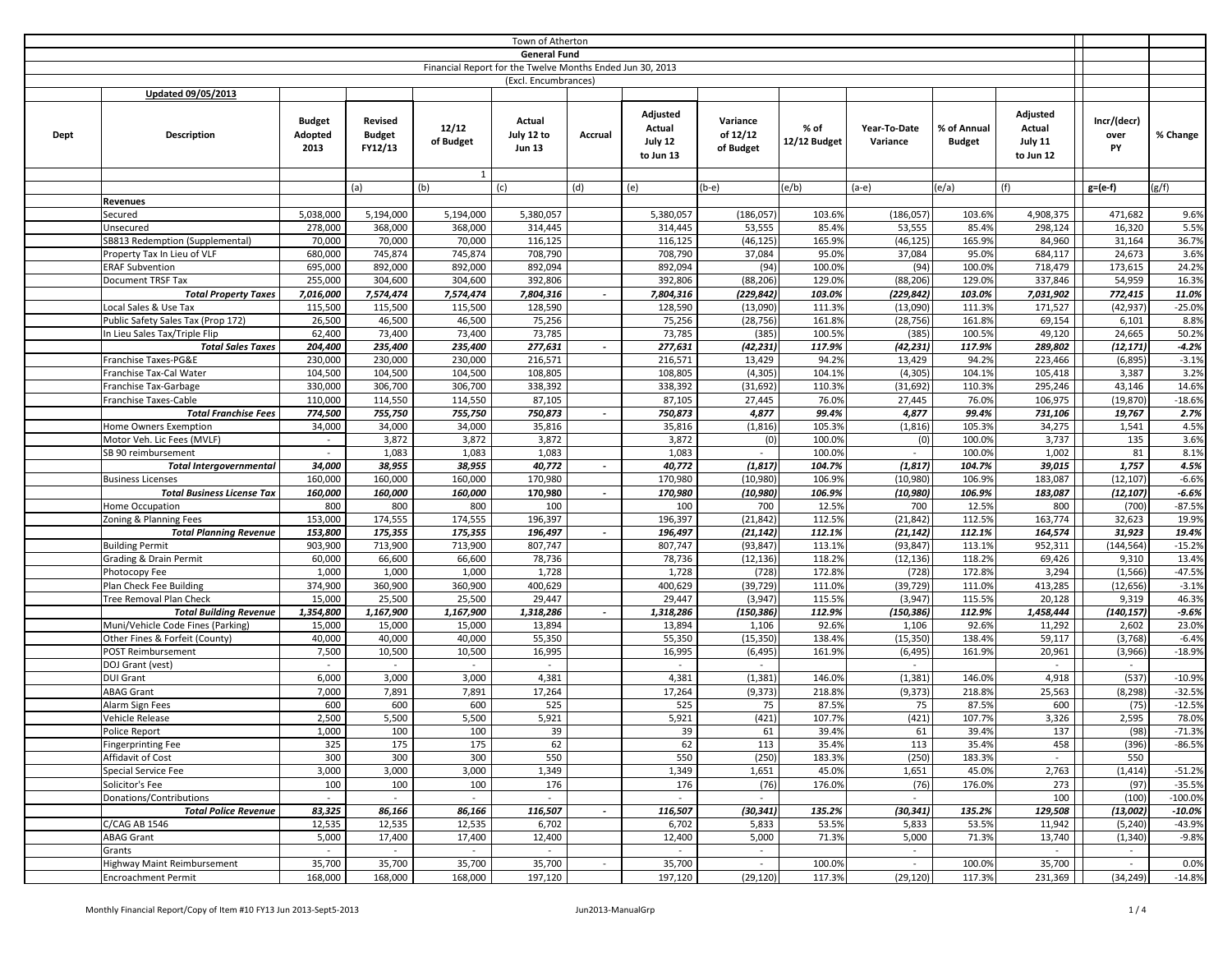| Town of Atherton                                          |                                                     |                                  |                                     |                    |                                       |                          |                                            |                                   |                      |                          |                              |                                            |                           |                   |
|-----------------------------------------------------------|-----------------------------------------------------|----------------------------------|-------------------------------------|--------------------|---------------------------------------|--------------------------|--------------------------------------------|-----------------------------------|----------------------|--------------------------|------------------------------|--------------------------------------------|---------------------------|-------------------|
| <b>General Fund</b>                                       |                                                     |                                  |                                     |                    |                                       |                          |                                            |                                   |                      |                          |                              |                                            |                           |                   |
| Financial Report for the Twelve Months Ended Jun 30, 2013 |                                                     |                                  |                                     |                    |                                       |                          |                                            |                                   |                      |                          |                              |                                            |                           |                   |
| (Excl. Encumbrances)                                      |                                                     |                                  |                                     |                    |                                       |                          |                                            |                                   |                      |                          |                              |                                            |                           |                   |
|                                                           | <b>Updated 09/05/2013</b>                           |                                  |                                     |                    |                                       |                          |                                            |                                   |                      |                          |                              |                                            |                           |                   |
| Dept                                                      | Description                                         | <b>Budget</b><br>Adopted<br>2013 | Revised<br><b>Budget</b><br>FY12/13 | 12/12<br>of Budget | Actual<br>July 12 to<br><b>Jun 13</b> | Accrual                  | Adjusted<br>Actual<br>July 12<br>to Jun 13 | Variance<br>of 12/12<br>of Budget | % of<br>12/12 Budget | Year-To-Date<br>Variance | % of Annual<br><b>Budget</b> | Adjusted<br>Actual<br>July 11<br>to Jun 12 | Incr/(decr)<br>over<br>PY | % Change          |
|                                                           |                                                     |                                  |                                     | $\mathbf{1}$       |                                       |                          |                                            |                                   |                      |                          |                              |                                            |                           |                   |
|                                                           |                                                     |                                  | (a)                                 | (b)                | (c)                                   | (d)                      | (e)                                        | (b-e)                             | (e/b)                | $(a-e)$                  | (e/a)                        | (f)                                        | $g=(e-f)$                 | g/f               |
|                                                           | Photocopy Fee<br><b>Total DPW Revenue</b>           | 25<br>221,260                    | 25<br>233,660                       | 25<br>233,660      | 246<br>252,167                        | $\sim$                   | 246<br>252,167                             | (221)<br>(18, 507)                | 983.2%<br>107.9%     | (221)                    | 983.2%<br>107.9%             | 124<br>292,874                             | 122<br>(40, 708)          | 97.8%<br>$-13.9%$ |
|                                                           | Social Fees                                         | 35,000                           | 27,000                              | 27,000             | 33,275                                |                          | 33,275                                     | (6, 275)                          | 123.2%               | (18, 507)                | 123.2%                       | 29,300                                     | 3,975                     | 13.6%             |
|                                                           | <b>Meeting Fees</b>                                 | 30,000                           | 26,000                              | 26,000             | 23,725                                |                          | 23,725                                     | 2,275                             | 91.3%                | (6, 275)<br>2,275        | 91.3%                        | 14,650                                     | 9,075                     | 61.9%             |
|                                                           | Misc. Park Use Fee                                  | 1,000                            | 2,400                               | 2,400              | 2,400                                 |                          | 2,400                                      | $\sim$                            | 100.0%               | $\sim$                   | 100.0%                       | 1,400                                      | 1,000                     | 71.4%             |
|                                                           | Class Fees                                          | 10,000                           | 14,000                              | 14,000             | 14,000                                |                          | 14,000                                     | $\sim$                            | 100.0%               | $\sim$                   | 100.0%                       | 16,500                                     | (2,500)                   | $-15.2%$          |
|                                                           | Weddings                                            | $\sim$                           | $\sim$                              | $\sim$             | $\sim$                                |                          | $\sim$                                     | $\sim$                            |                      | $\sim$                   |                              | 27,750                                     | (27, 750)                 | $-100.0%$         |
|                                                           | <b>Total Park Program Revenue</b>                   | 76,000                           | 69,400                              | 69,400             | 73,400                                | $\sim$                   | 73,400                                     | (4,000)                           | 105.8%               | (4,000)                  | 105.8%                       | 89,600                                     | (16, 201)                 | $-18.1%$          |
|                                                           | Other Licenses & Permit                             | 400                              | 400                                 | 400                | 1,222                                 |                          | 1,222                                      | (822)                             | 305.5%               | (822)                    | 305.5%                       | 1,818                                      | (596)                     | $-32.8%$          |
|                                                           | <b>Other Reimbursements</b>                         | $\sim$                           | 14,045                              | 14,045             | 16,131                                |                          | 16,131                                     | (2,086)                           | 114.8%               | (2,086)                  | 114.8%                       | 9,051                                      | 7,079                     | 78.2%             |
|                                                           | Document/research Fee                               | $\sim$                           | $\sim$                              | $\sim$             | 18                                    |                          | 18                                         | (18)                              |                      | (18)                     |                              | 28                                         | (10)                      | $-36.9%$          |
|                                                           | Interest Income                                     | 65,000                           | 65,000                              | 65,000             | 60,579                                |                          | 60,579                                     | 4,421                             | 93.2%                | 4,421                    | 93.2%                        | 47,242                                     | 13,337                    | 28.2%             |
|                                                           | Cellular Antenna Lease                              | 41,682                           | 41,682                              | 41,682             | 43,766                                |                          | 43,766                                     | (2,084)                           | 105.0%               | (2,084)                  | 105.0%                       | 41,682                                     | 2,084                     | 5.0%              |
|                                                           | Property Rental-Playschool                          | 77,600                           | 77,600                              | 77,600             | 78,118                                |                          | 78,118                                     | (518)                             | 100.7%               | (518)                    | 100.7%                       | 78,118                                     | $\sim$                    | 0.0%              |
|                                                           | Sale of Property                                    | $\sim$                           | $\sim$                              | $\sim$             | 412                                   |                          | 412                                        | (412)                             |                      | (412)                    |                              | 3,542                                      | (3, 130)                  | $-88.4%$          |
|                                                           | Post Office                                         | 7,500                            | 7,500                               | 7,500              | 8,464                                 |                          | 8,464                                      | (964)                             | 112.9%               | (964)                    | 112.9%                       | 7,257                                      | 1,207                     | 16.6%             |
|                                                           | Donations/Contributions                             | $\sim$                           | $\sim$                              | $\sim$             | $\sim$                                |                          | $\sim$                                     |                                   |                      | $\sim$                   |                              | $\sim$                                     | $\sim$                    |                   |
|                                                           | Miscellaneous Income                                | 5,000                            | 5,000                               | 5,000              | 20,347                                |                          | 20,347                                     | (15, 347)                         | 406.9%               | (15, 347)                | 406.9%                       | 7,345                                      | 13,001                    | 177.0%            |
|                                                           | Escheated unclaimed property                        | $\sim$                           | $\sim$                              | $\sim$             | $\sim$                                |                          | $\sim$                                     | $\sim$                            |                      | $\sim$                   |                              | 3,641                                      | (3, 641)                  | $-100.0%$         |
|                                                           | Settlement/Claims                                   | $\sim$                           | 184,081                             | 184,081            | 184,081                               |                          | 184,081                                    | (0)                               | 100.0%               | (0)                      | 100.0%                       | $\sim$                                     | 184,081                   | 100.0%            |
|                                                           | <b>Mitigation Fees</b>                              | $\sim$                           | 350,000                             | 350,000            | 350,000                               |                          | 350,000                                    | $\sim$                            | 100.0%               | $\sim$                   | 100.0%                       | $\sim$                                     | 350,000                   | 100.0%            |
|                                                           | <b>Total Misc. Revenue</b>                          | 197,182                          | 745,308                             | 745,308            | 763,139                               | $\overline{\phantom{a}}$ | 763,139                                    | (17, 831)                         | 102.4%               | (17, 831)                | 102.4%                       | 199,725                                    | 563,414                   | 282.1%            |
|                                                           | <b>Total Revenues</b>                               | 10,275,267                       | 11,242,368                          | 11,242,368         | 11,764,567                            |                          | 11,764,567                                 | (522, 199)                        | 104.6%               | (522, 199)               | 104.6%                       | 10,609,636                                 | 1,154,931                 | 10.9%             |
|                                                           |                                                     |                                  |                                     |                    |                                       |                          |                                            |                                   |                      |                          |                              |                                            |                           |                   |
|                                                           | <b>EXPENDITURES</b>                                 |                                  |                                     |                    |                                       |                          |                                            |                                   |                      |                          |                              |                                            |                           |                   |
| City                                                      |                                                     |                                  |                                     |                    |                                       |                          |                                            |                                   |                      |                          |                              |                                            |                           |                   |
| Council                                                   | Utilities-Water                                     | 1,350                            | 1,350                               | 1,350              | 2,269                                 |                          | 2,269                                      | (919)                             | 168.1%               | (919)                    | 168.1%                       | 2,814                                      | (544)                     | $-19.3%$          |
|                                                           | Advertising/Noticing                                | 3,650                            | 3,650                               | 3,650              | 2,778                                 |                          | 2,778                                      | 872                               | 76.1%                | 873                      | 76.1%                        | 2,443                                      | 335                       | 100.0%            |
|                                                           | <b>Business Meetings &amp; Meals</b><br>Conferences | 1,200<br>5,000                   | 1,200<br>5,000                      | 1,200<br>5,000     | 962<br>1,749                          |                          | 962<br>1,749                               | 238<br>3,251                      | 80.2%<br>35.0%       | 238<br>3,251             | 80.2%<br>35.0%               | 194<br>300                                 | 768<br>1,449              | 395.6%<br>483.2%  |
|                                                           | Training & Workshops                                | 1,000                            | 1,000                               | 1,000              | 708                                   |                          | 708                                        | 292                               | 70.8%                | 292                      | 70.8%                        | $\sim$                                     | 708                       | 100.0%            |
|                                                           | Membership/Dues                                     | 7,230                            | 7,230                               | 7,230              | 8,078                                 |                          | 8,078                                      | (848)                             | 111.7%               | (848)                    | 111.7%                       | 7,095                                      | 983                       | 13.9%             |
|                                                           | Mileage Reimbursement                               | 500                              | 500                                 | 500                | $\sim$                                |                          | $\sim$                                     | 500                               | 0.0%                 | 500                      | 0.0%                         | $\sim$                                     | $\sim$                    |                   |
|                                                           | Environmental Programs (EPC)                        | 5,000                            | 5,000                               | 5,000              | 544                                   |                          | 544                                        | 4,456                             | 10.9%                | 4,456                    | 10.9%                        | $\sim$                                     | 544                       | 100.0%            |
|                                                           | Commission & Committee                              | 1,000                            | 1,000                               | 1,000              | 667                                   |                          | 667                                        | 333                               | 66.7%                | 333                      | 66.7%                        | $\sim$                                     | 667                       | 100.0%            |
|                                                           | <b>Other Contract Services</b>                      | 24,000                           | 24,000                              | 24,000             | 11,200                                | $\sim$                   | 11,200                                     | 12,800                            | 46.7%                | 12,800                   | 46.7%                        | 2,500                                      | 8,700                     | 348.0%            |
|                                                           | <b>Office Supplies</b>                              | 1,200                            | 1,200                               | 1,200              | 1,192                                 |                          | 1,192                                      | 8                                 | 99.4%                | 8                        | 99.4%                        | 639                                        | 554                       | 86.7%             |
|                                                           | Computer Equipment/Software                         | $\sim$                           | $\sim$                              | $\sim$             | 27                                    |                          | 27                                         | (27)                              | 0.0%                 | (27)                     |                              | 2,571                                      | (2, 544)                  | -99.0%            |
|                                                           | Office Equip & Furniture                            | 8,400                            | 8,400                               | 8,400              | 2,436                                 |                          | 2,436                                      | 5,964                             | 29.0%                | 5,964                    | 29.0%                        | 15,393                                     | (12, 957)                 | $-84.2%$          |
|                                                           | <b>City Council Totals:</b>                         | 59,530                           | 59,530                              | 59,530             | 32,611                                | $\sim$                   | 32,611                                     | 26,920                            | 54.8%                | 26,920                   | 54.8%                        | 33,948                                     | (1, 338)                  | $-3.9%$           |
|                                                           |                                                     |                                  |                                     |                    |                                       |                          |                                            |                                   |                      |                          |                              |                                            |                           |                   |
| Administration                                            | Salaries & Benefits                                 | 535,932                          | 533,933                             | 533,933            | 502,279                               | $\omega$                 | 502,279                                    | 31,654                            | 94.1%                | 31,654                   | 94.1%                        | 283,128                                    | 219,150                   | 77.4%             |
| (CM,CC,HR)                                                | <b>Professional Services</b>                        | 65,000                           | 65,000                              | 65,000             | 14,180                                | $\sim$                   | 14,180                                     | 50,820                            | 21.8%                | 50,820                   | 21.8%                        | 140,963                                    | (126, 783)                | $-89.9%$          |
|                                                           | <b>General Operations</b>                           | 160,083                          | 61,527                              | 61,527             | 61,930                                | $\sim$                   | 61,930                                     | (403)                             | 100.7%               | (403)                    | 100.7%                       | 41,985                                     | 19,944                    | 47.5%             |
|                                                           | Supplies & Materials                                | 7,200                            | 7,726                               | 7,726              | 3,865                                 | $\sim$                   | 3,865                                      | 3,861                             | 50.0%                | 3,861                    | 50.0%                        | 3,599                                      | 265                       | 7.4%              |
|                                                           | Capital Outlay                                      | 4,000                            | 4,000                               | 4,000              | 569                                   |                          | 569                                        | 3,431                             | 14.2%                | 3,431                    | 14.2%                        | 3,158                                      | (2,589)                   | $-82.0%$          |
|                                                           | <b>Administration Totals:</b>                       | 772,215                          | 672,186                             | 672,186            | 582,821                               | $\sim$                   | 582,821                                    | 89,364                            | 86.7%                | 89,364                   | 86.7%                        | 472,834                                    | 109,988                   | 23.3%             |
|                                                           |                                                     |                                  |                                     |                    |                                       |                          |                                            |                                   |                      |                          |                              |                                            |                           |                   |
| City                                                      |                                                     |                                  |                                     |                    |                                       |                          |                                            |                                   |                      |                          |                              |                                            |                           |                   |
| Attorney                                                  | <b>Professional Services</b>                        | 204,100                          | 204,100                             | 204,100            | 153,812                               |                          | 153,812                                    | 50,288                            | 75.4%                | 50,288                   | 75.4%                        | 150,465                                    | 3,348                     | 2.2%              |
|                                                           | <b>General Operations</b><br>Supplies & Materials   |                                  | $\sim$<br>$\omega$                  | $\sim$<br>$\sim$   | $\sim$<br>28                          |                          | $\sim$<br>28                               | $\sim$<br>(28)                    | 0.0%<br>0.0%         | $\sim$<br>(28)           |                              | $\sim$<br>166                              | $\sim$<br>(138)           | $-82.9%$          |
|                                                           |                                                     |                                  |                                     |                    |                                       |                          |                                            |                                   |                      |                          |                              |                                            |                           |                   |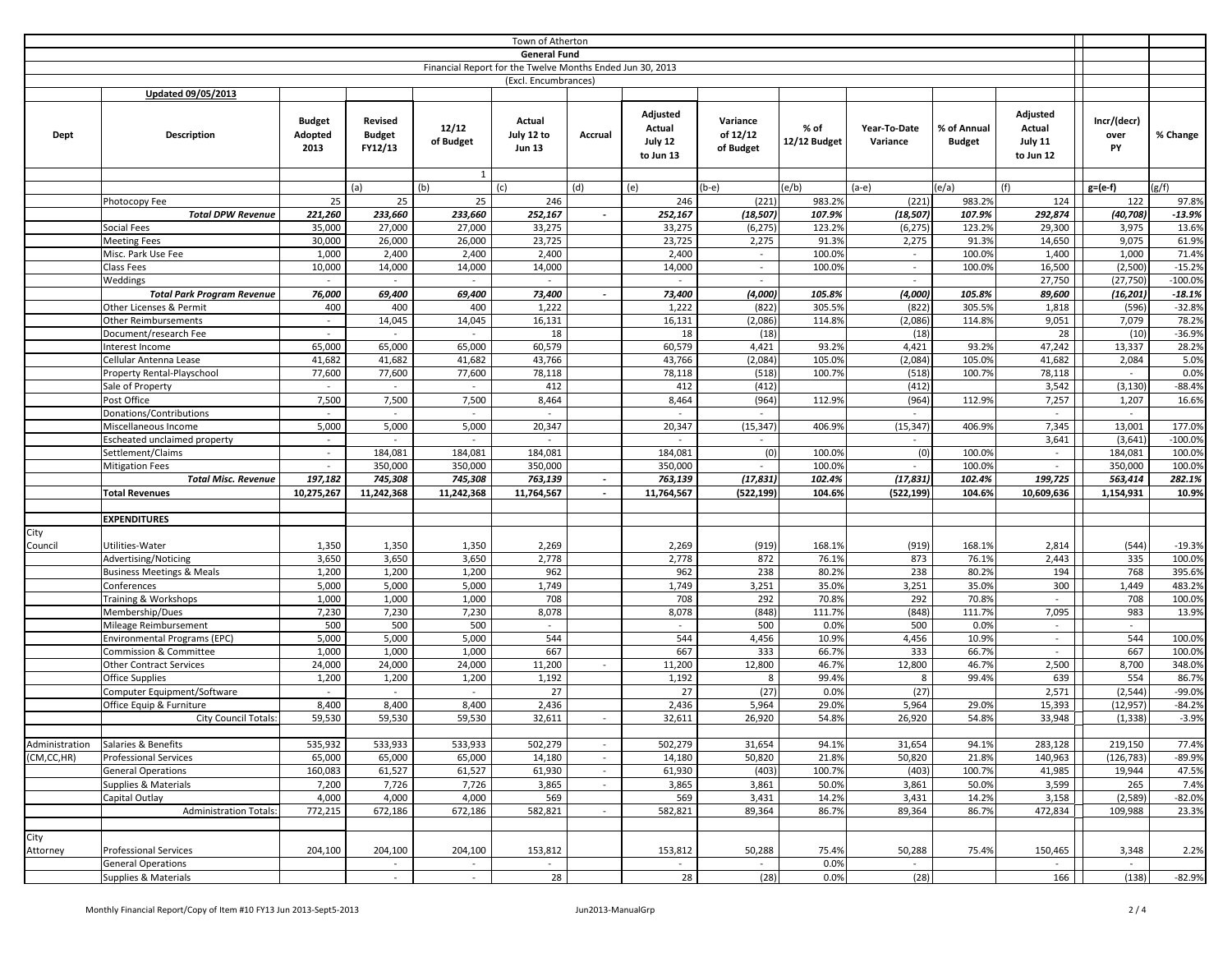| Town of Atherton                                          |                                                              |                                  |                                     |                                    |                                       |                          |                                            |                                   |                      |                          |                              |                                            |                           |                   |
|-----------------------------------------------------------|--------------------------------------------------------------|----------------------------------|-------------------------------------|------------------------------------|---------------------------------------|--------------------------|--------------------------------------------|-----------------------------------|----------------------|--------------------------|------------------------------|--------------------------------------------|---------------------------|-------------------|
| <b>General Fund</b>                                       |                                                              |                                  |                                     |                                    |                                       |                          |                                            |                                   |                      |                          |                              |                                            |                           |                   |
| Financial Report for the Twelve Months Ended Jun 30, 2013 |                                                              |                                  |                                     |                                    |                                       |                          |                                            |                                   |                      |                          |                              |                                            |                           |                   |
|                                                           |                                                              |                                  |                                     |                                    | (Excl. Encumbrances)                  |                          |                                            |                                   |                      |                          |                              |                                            |                           |                   |
|                                                           | <b>Updated 09/05/2013</b>                                    |                                  |                                     |                                    |                                       |                          |                                            |                                   |                      |                          |                              |                                            |                           |                   |
| Dept                                                      | Description                                                  | <b>Budget</b><br>Adopted<br>2013 | Revised<br><b>Budget</b><br>FY12/13 | 12/12<br>of Budget<br>$\mathbf{1}$ | Actual<br>July 12 to<br><b>Jun 13</b> | Accrual                  | Adjusted<br>Actual<br>July 12<br>to Jun 13 | Variance<br>of 12/12<br>of Budget | % of<br>12/12 Budget | Year-To-Date<br>Variance | % of Annual<br><b>Budget</b> | Adjusted<br>Actual<br>July 11<br>to Jun 12 | Incr/(decr)<br>over<br>PY | % Change          |
|                                                           |                                                              |                                  | (a)                                 | (b)                                | (c)                                   | (d)                      | (e)                                        | (b-e)                             | (e/b)                | $(a-e)$                  | (e/a)                        | (f)                                        | $g=(e-f)$                 | (g/f)             |
|                                                           | <b>City Attorney Totals:</b>                                 | 204,100                          | 204,100                             | 204,100                            | 153,841                               | $\sim$                   | 153,841                                    | 50,259                            | 75.4%                | 50,259                   | 75.4%                        | 150,631                                    | 3,210                     | 2.1%              |
|                                                           |                                                              |                                  |                                     |                                    |                                       |                          |                                            |                                   |                      |                          |                              |                                            |                           |                   |
| Finance                                                   | Salaries & Benefits                                          | 475,153                          | 475,153                             | 475,153                            | 371,697                               | $\sim$                   | 371,697                                    | 103,457                           | 78.2%                | 103,457                  | 78.2%                        | 296,296                                    | 75,400                    | 25.4%             |
|                                                           | <b>Professional Services</b>                                 | 107,776                          | 85,824                              | 85,824                             | 95,976                                | $\sim$                   | 95,976                                     | (10, 152)                         | 111.8%               | (10, 152)                | 111.8%                       | 175,317                                    | (79, 341)                 | $-45.3%$          |
|                                                           | <b>General Operations</b>                                    | 95,854                           | 117,586                             | 117,586                            | 117,286                               |                          | 117,286                                    | 300                               | 99.7%                | 300                      | 99.7%                        | 84,466                                     | 32,820                    | 38.9%             |
|                                                           | <b>Supplies &amp; Materials</b>                              | 3,000                            | 2,100                               | 2,100                              | 1,250                                 | $\sim$                   | 1,250                                      | 850                               | 59.5%                | 850                      | 59.5%                        | 1,412                                      | (162)                     | $-11.5%$          |
|                                                           | Capital Outlay                                               | 2,000                            | 2,000                               | 2,000                              | 284                                   |                          | 284                                        | 1,716                             | 14.2%                | 1,716                    | 14.2%                        | 2,989                                      | (2,705)                   | $-90.5%$          |
|                                                           | Finance Totals:                                              | 683,783                          | 682,663                             | 682,663                            | 586,493                               | $\overline{\phantom{a}}$ | 586,493                                    | 96,170                            | 85.9%                | 96,170                   | 85.9%                        | 560,481                                    | 26,012                    | 4.6%              |
|                                                           |                                                              |                                  |                                     |                                    |                                       |                          |                                            |                                   |                      |                          |                              |                                            |                           |                   |
| Planning                                                  | Contract Planner                                             | 200,000                          | 200,000                             | 200,000                            | 195,749                               | $\sim$                   | 195,749                                    | 4,251                             | 97.9%                | 4,251                    | 97.9%                        | 159,111                                    | 36,638                    | 23.0%             |
|                                                           | <b>Contract Arborist Service</b>                             | 30,000                           | 30,000                              | 30,000                             | 25,720                                |                          | 25,720                                     | 4,280                             | 85.7%                | 4,280                    | 85.7%                        | 25,720                                     |                           | 0.0%              |
|                                                           | <b>General Operations</b>                                    | 3,400                            | 2,400                               | 2,400                              | 1,371                                 |                          | 1,371                                      | 1,029                             | 57.1%                | 1,029                    | 57.1%                        | 1,641                                      | (270)                     | $-16.5%$          |
|                                                           | Supplies & Materials                                         | 2,200                            | 2,200                               | 2,200                              | 643                                   | $\overline{\phantom{a}}$ | 643                                        | 1,557                             | 29.2%                | 1,557                    | 29.2%                        | 823                                        | (179)                     | $-21.8%$          |
|                                                           | <b>Planning Totals:</b>                                      | 235,600                          | 234,600                             | 234,600                            | 223,484                               | $\sim$                   | 223,484                                    | 11,116                            | 95.3%                | 11,116                   | 95.3%                        | 187,295                                    | 36,189                    | 19.3%             |
|                                                           |                                                              |                                  |                                     |                                    |                                       |                          |                                            |                                   |                      |                          |                              |                                            |                           |                   |
| <b>Building</b>                                           | Salaries & Benefits                                          | 153,971                          | 203,989                             | 203,989                            | 176,657                               | $\sim$                   | 176,657                                    | 27,332                            | 86.6%                | 27,332                   | 86.6%                        | 337,025                                    | (160, 368)                | $-47.6%$          |
|                                                           | <b>Professional Services</b>                                 | 131,285                          | 205,717                             | 205,717                            | 174,820                               |                          | 174,820                                    | 30,897                            | 85.0%                | 30,898                   | 85.0%                        | 262,388                                    | (87, 569)                 | $-33.4%$          |
|                                                           | <b>Contract Arborist Service</b>                             | 100,000                          | 100,000                             | 100,000                            | 96,385                                | $\sim$                   | 96,385                                     | 3,615                             | 96.4%                | 3,615                    | 96.4%                        | 86,105                                     | 10,280                    | 11.9%             |
|                                                           | Contract Building & Life Safety Svs                          | 760,300                          | 670,300                             | 670,300                            | 752,430                               |                          | 752,430                                    | (82, 130)                         | 112.3%               | (82, 130)                | 112.3%                       | 641,403                                    | 111,027                   | 17.3%             |
|                                                           | <b>General Operations</b>                                    | 13,161                           | 16,724                              | 16,724                             | 14,263                                |                          | 14,263                                     | 2,460                             | 85.3%                | 2,460                    | 85.3%                        | 14,928                                     | (665)                     | $-4.5%$           |
|                                                           | Supplies & Materials                                         | 2,500                            | 6,000                               | 6,000                              | 3,871                                 | $\sim$                   | 3,871                                      | 2,129                             | 64.5%                | 2,129                    | 64.5%                        | 2,975                                      | 896                       | 30.1%             |
|                                                           | Capital Outlay                                               | 1,500                            | 1,500                               | 1,500                              | 364                                   |                          | 364                                        | 1,136                             | 24.2%                | 1,136                    | 24.2%                        | 825                                        | (461)                     | $-55.9%$          |
|                                                           | Transfer to Bldg Const. Facility Fund                        | 80,000                           | 80,000                              | 80,000                             | 80,000                                |                          | 80,000                                     |                                   | 100.0%               |                          | 100.0%                       | 153,356                                    | (73, 356)                 | $-47.8%$          |
|                                                           | <b>Building Totals:</b>                                      | 1,242,717                        | 1,284,229                           | 1,284,229                          | 1,298,789                             | $\sim$                   | 1,298,789                                  | (14, 560)                         | 101.1%               | (14, 560)                | 101.1%                       | 1,499,005                                  | (200, 216)                | $-13.4%$          |
|                                                           |                                                              |                                  |                                     |                                    |                                       |                          |                                            |                                   |                      |                          |                              |                                            |                           |                   |
| Non Dept.                                                 | Salaries & Benefits                                          | 2,000                            | 2,000                               | 2,000                              | 649,007                               |                          | 649,007                                    | (647,007)                         | 32450.4%             | (647,007)                | 32450.4%                     | 1,225,956                                  | (576, 949)                | $-47.1%$          |
|                                                           | <b>Professional Services</b>                                 | 50,000                           | 50,000                              | 50,000                             | 23,792                                | $\sim$                   | 23,792                                     | 26,208                            | 47.6%                | 26,208                   | 47.6%                        | 92,925                                     | (69, 133)                 | $-74.4%$          |
|                                                           | <b>General Operations</b>                                    | 580,725                          | 581,751                             | 581,751                            | 513,568                               | $\omega$                 | 513,568                                    | 68,183                            | 88.3%                | 68,183                   | 88.3%                        | 614,849                                    | (101, 281)                | $-16.5%$          |
|                                                           | Supplies & Materials                                         | 35,442                           | 45,442                              | 45,442                             | 34,876                                |                          | 34,876                                     | 10,566                            | 76.7%                | 10,566                   | 76.7%                        | 21,375                                     | 13,500                    | 63.2%             |
|                                                           | Capital Outlay                                               | 97,700                           | 87,700                              | 87,700                             | 7,626                                 |                          | 7,626                                      | 80,074                            | 8.7%                 | 80,074                   | 8.7%                         |                                            | 7,626                     | 100.0%            |
|                                                           | Non-Dept. Totals:                                            | 765,867                          | 766,893                             | 766,893                            | 1,228,869                             | $\sim$                   | 1,228,869                                  | (461, 976)                        | 160.2%               | (461, 976)               | 160.2%                       | 1,955,105                                  | (726, 236)                | $-37.1%$          |
|                                                           |                                                              |                                  |                                     |                                    |                                       |                          |                                            |                                   |                      |                          |                              |                                            |                           |                   |
| Police                                                    | Salaries & Benefits                                          | 4,918,378                        | 4,748,377                           | 4,748,377                          | 4,636,027                             | $\sim$                   | 4,636,027                                  | 112,350                           | 97.6%                | 112,350                  | 97.6%                        | 4,671,646                                  | (35, 619)                 | $-0.8%$           |
|                                                           | <b>Professional Services</b>                                 | 59,027                           | 74,027                              | 74,027                             | 69,318                                |                          | 69,318                                     | 4,709                             | 93.6%                | 4,709                    | 93.6%                        | 232,401                                    | (163, 083)                | $-70.2%$          |
|                                                           | <b>General Operations</b>                                    | 347,657                          | 409,569                             | 409,569                            | 352,713                               |                          | 352,713                                    | 56,856                            | 86.1%                | 56,856                   | 86.1%                        | 349,938                                    | 2,775                     | 0.8%              |
|                                                           | Supplies & Materials                                         | 126,000                          | 171,000                             | 171,000                            | 123,034                               |                          | 123,034                                    | 47,966                            | 71.9%                | 47,966                   | 71.9%                        | 113,792                                    | 9,241                     | 8.1%              |
|                                                           | Capital Outlay                                               | 12,000                           | 12,000                              | 12,000                             | 2,200                                 |                          | 2,200                                      | 9,800                             | 18.3%                | 9,801                    | 18.3%                        | 34,799                                     | (32, 600)                 | $-93.7%$          |
|                                                           | Cops Grant                                                   | $\sim$                           | $\sim$                              | $\sim$                             | $\sim$                                |                          | $\sim$                                     | $\sim$                            | 0.0%                 | $\sim$                   |                              | $\sim$                                     | $\sim$                    |                   |
|                                                           | Settlement Expense                                           | $\sim$                           | $\sim$                              | $\sim$<br>5,414,973                | $\sim$<br>5,183,291                   |                          | $\sim$<br>5,183,291                        |                                   | $\sim$               | $\blacksquare$           |                              | $\sim$<br>5,402,577                        | $\sim$<br>(219, 286)      |                   |
|                                                           | <b>Police Totals</b>                                         | 5,463,061                        | 5,414,973                           |                                    |                                       | $\sim$                   |                                            | 231,682                           | 95.7%                | 231,682                  | 95.7%                        |                                            |                           | $-4.1%$           |
| Public Works                                              |                                                              | 345,623                          |                                     | 345,623                            | 334,479                               | $\omega$                 | 334,479                                    |                                   | 96.8%                | 11,144                   | 96.8%                        | 684,044                                    |                           |                   |
| & Parks                                                   | Salaries & Benefits                                          |                                  | 345,623                             |                                    |                                       | $\sim$                   | 182,845                                    | 11,144                            | 93.0%                |                          | 93.0%                        |                                            | (349, 566)                | $-51.1%$          |
|                                                           | <b>Professional Services</b><br>Contract DPW Maintenance Svs | 209,000<br>479,940               | 196,705<br>479,940                  | 196,705<br>479,940                 | 182,845<br>444,698                    | $\sim$                   | 444,698                                    | 13,860<br>35,242                  | 92.7%                | 13,860<br>35,242         | 92.7%                        | 210,260<br>339,134                         | (27, 415)<br>105,564      | $-13.0%$<br>31.1% |
|                                                           | <b>General Operations</b>                                    | 338,870                          | 333,165                             | 333,165                            | 244,522                               | $\sim$                   | 244,522                                    | 88,643                            | 73.4%                | 88,643                   | 73.4%                        | 216,491                                    | 28,031                    | 12.9%             |
|                                                           | Supplies & Materials                                         | 21,500                           | 21,700                              | 21,700                             | 8,910                                 | $\sim$                   | 8,910                                      | 12,790                            | 41.1%                | 12,790                   | 41.1%                        | 19,884                                     | (10, 974)                 | $-55.2%$          |
|                                                           | Capital Outlay                                               | 54,000                           | 53,500                              | 53,500                             | 38,490                                | $\sim$                   | 38,490                                     | 15,010                            | 71.9%                | 15,010                   | 71.9%                        | 2,384                                      | 36,106                    | 1514.4%           |
|                                                           | <b>Public Works Totals:</b>                                  | 1,448,933                        | 1,430,633                           | 1,430,633                          | 1,253,944                             |                          | 1,253,944                                  | 176,689                           | 87.6%                | 176,689                  | 87.6%                        | 1,472,198                                  | (218, 254)                | $-14.8%$          |
|                                                           |                                                              |                                  |                                     |                                    |                                       |                          |                                            |                                   |                      |                          |                              |                                            |                           |                   |
|                                                           | <b>Total Expenditures</b>                                    | 10,875,807                       | 10,749,806                          | 10,749,806                         | 10,544,142                            | $\sim$                   | 10,544,142                                 | 205,664                           | 98.1%                | 205,664                  | 98.1%                        | 11,734,072                                 | (1, 189, 930)             | $-10.1%$          |
|                                                           | <b>Excess (Deficiency) of Revenues over Expenditures</b>     | (600, 540)                       | 492,562                             | 492,562                            | 1,220,425                             | $\sim$                   | 1,220,425                                  | (727, 864)                        | 247.8%               | (727, 864)               | 247.8%                       | (1, 124, 436)                              | 2,344,861                 | $-208.5%$         |
|                                                           | <b>Other Financing Sources/(uses)</b>                        |                                  |                                     |                                    |                                       |                          |                                            |                                   |                      |                          |                              |                                            |                           |                   |